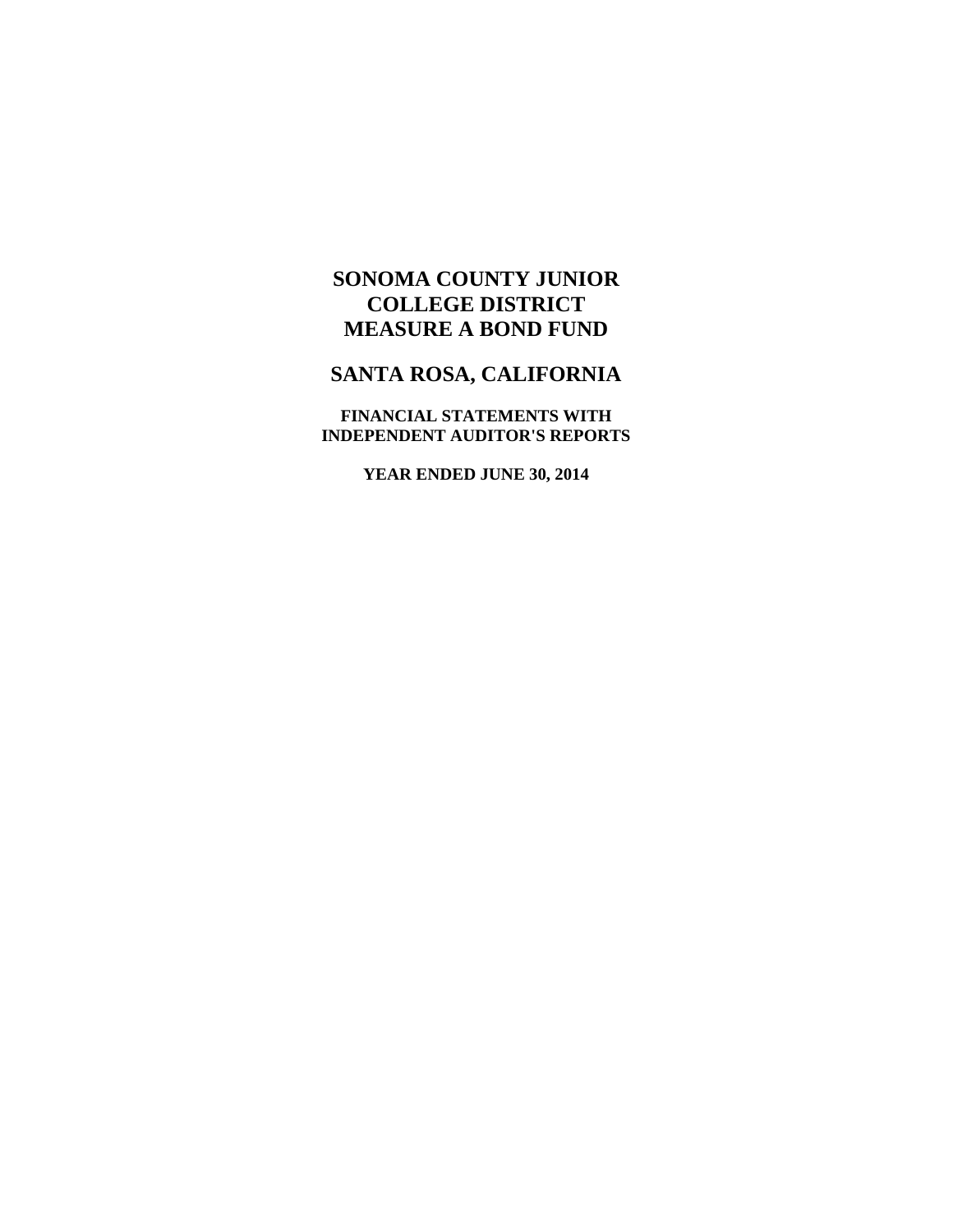# **TABLE OF CONTENTS JUNE 30, 2014**

|                                                                                                              | PAGE |
|--------------------------------------------------------------------------------------------------------------|------|
| <b>INDEPENDENT AUDITOR'S REPORT</b>                                                                          | T    |
| <b>MANAGEMENT'S DISCUSSION AND ANALYSIS</b><br>(Required Supplementary Information)                          | 3    |
| <b>FINANCIAL STATEMENTS</b>                                                                                  |      |
| <b>Balance Sheet</b>                                                                                         | 7    |
| Statement of Revenues, Expenses, and Changes in Net Position                                                 | 8    |
| <b>Statement of Cash Flows</b>                                                                               | 9    |
| <b>Notes to Financial Statements</b>                                                                         | 10   |
| <b>OTHER REPORT</b>                                                                                          |      |
| Report on Internal Control over Financial Reporting<br>and on Compliance and Other Matters Based on an Audit |      |
| of Financial Statements Performed in Accordance                                                              |      |
| with Government Auditing Standards                                                                           | 21   |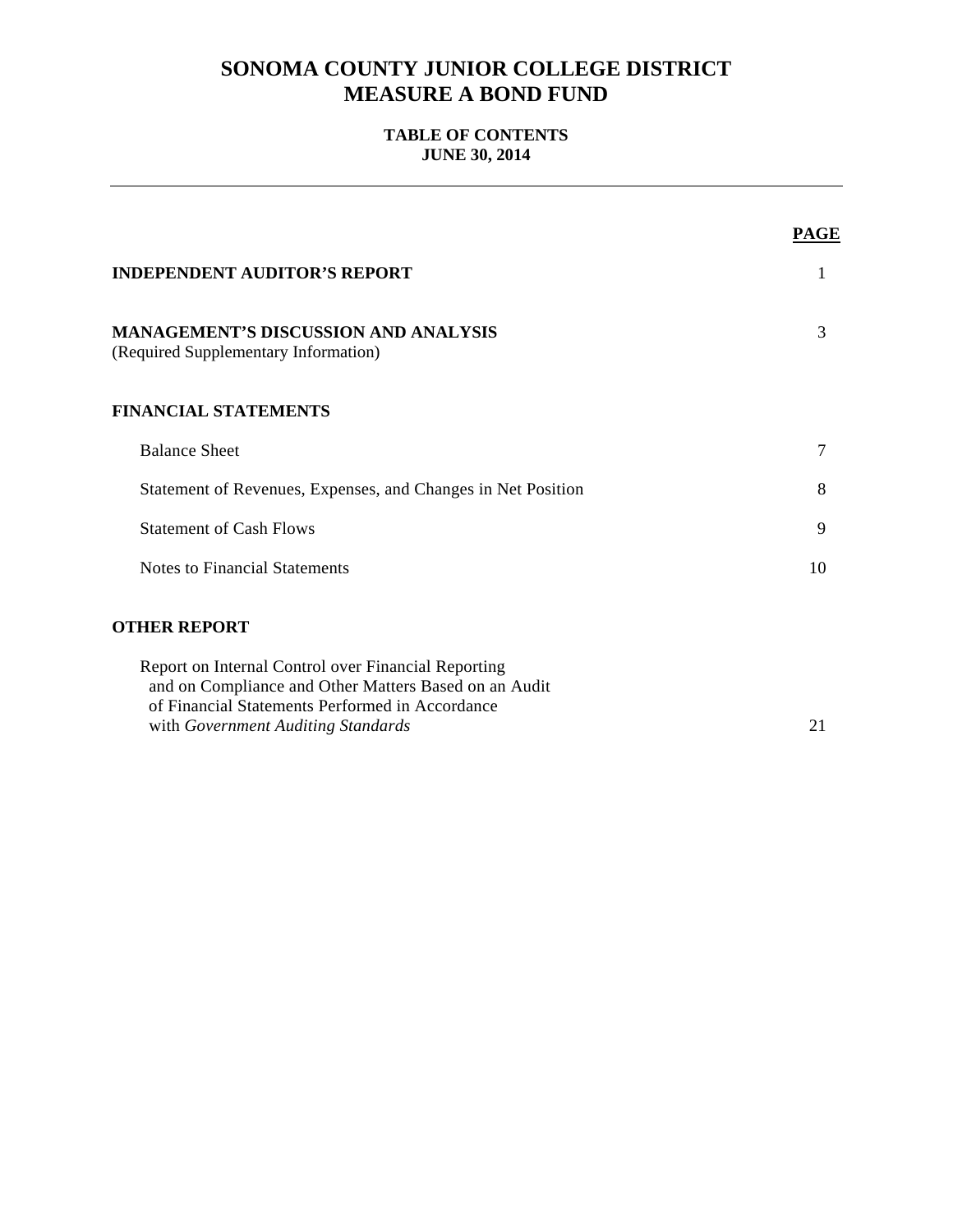

# **INDEPENDENT AUDITOR'S REPORT**

**Members of the Board of Trustees Sonoma County Junior College District Santa Rosa, California** 

### **Report on the Financial Statements**

We have audited the accompanying financial statements of the Measure A Bond Fund (the Bond Fund) of the Sonoma County Junior College District (the District) as of and for the year ended June 30, 2014, and the related notes to the financial statements, which collectively comprise the Bond Fund's basic financial statements, as listed in the table of contents.

#### *Management's Responsibility for the Financial Statements*

Management is responsible for the preparation and fair presentation of these financial statements in accordance with accounting principles generally accepted in the United States of America; this includes the design, implementation, and maintenance of internal control relevant to the preparation and fair presentation of financial statements that are free from material misstatement, whether due to fraud or error.

#### *Auditor's Responsibility*

Our responsibility is to express an opinion on these financial statements based on our audit. We conducted our audit in accordance with auditing standards generally accepted in the United States of America and the standards applicable to financial audits contained in *Government Auditing Standards*, issued by the Comptroller General of the United States. Those standards require that we plan and perform the audit to obtain reasonable assurance about whether the financial statements are free from material misstatement.

An audit involves performing procedures to obtain audit evidence about the amounts and disclosures in the financial statements. The procedures selected depend on the auditor's judgment, including the assessment of the risks of material misstatement of the financial statements, whether due to fraud or error. In making those risk assessments, the auditor considers internal control relevant to the entity's preparation and fair presentation of the financial statements in order to design audit procedures that are appropriate in the circumstances, but not for the purpose of expressing an opinion on the effectiveness of the entity's internal control. Accordingly, we express no such opinion. An audit also includes evaluating the appropriateness of accounting policies used and the reasonableness of significant accounting estimates made by management, as well as evaluating the overall presentation of the financial statements.

We believe that the audit evidence we have obtained is sufficient and appropriate to provide a basis for our audit opinion.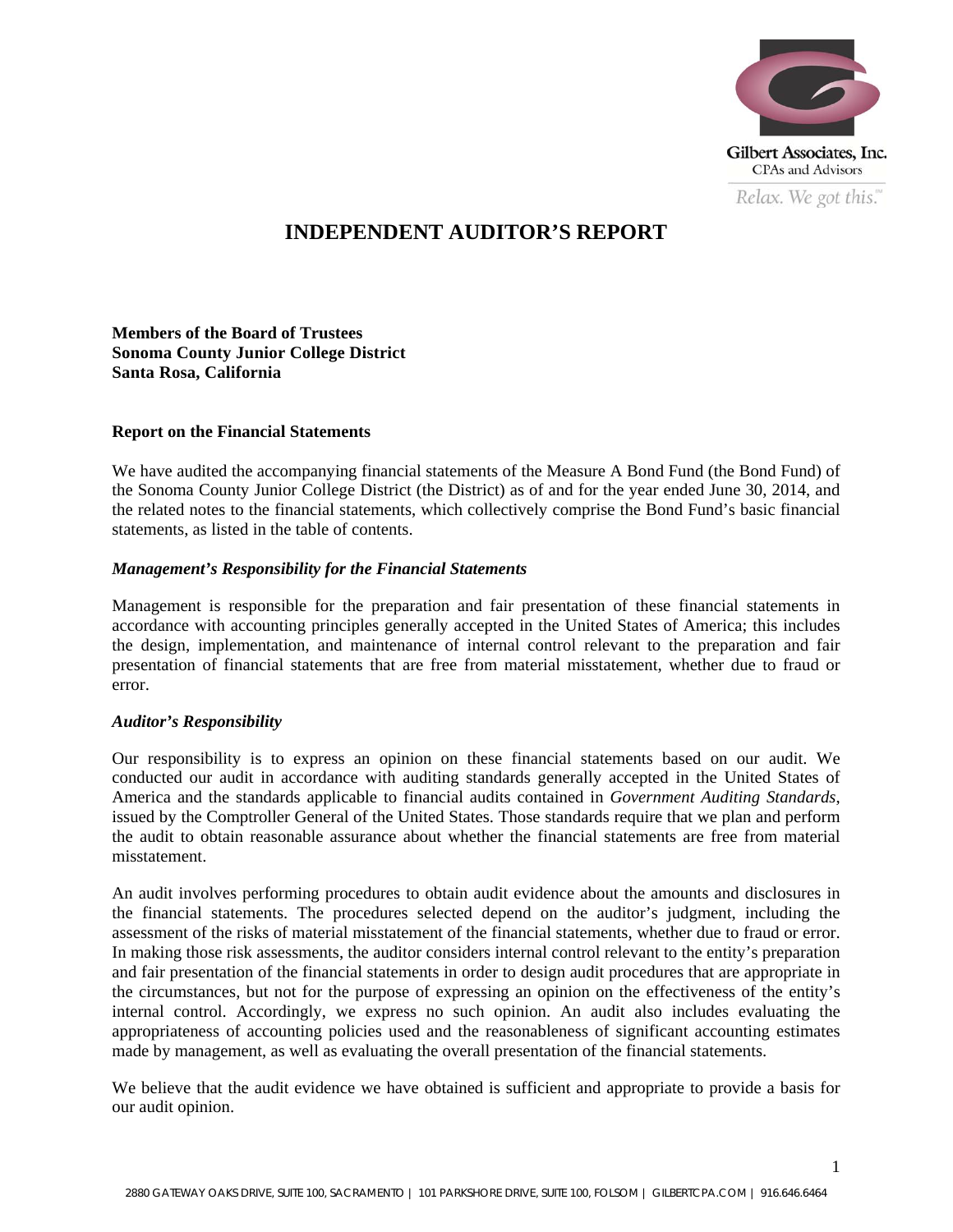Members of the Board of Trustees Sonoma County Junior College District Page 2

## *Opinion*

In our opinion, the financial statements referred to above present fairly, in all material respects, the financial position of the Bond Fund of the District, as of June 30, 2014, and the changes in financial position thereof for the year then ended in accordance with accounting principles generally accepted in the United States of America.

### *Emphasis of Matter*

As discussed in Note 1, the financial statements present only the Measure A Bond Fund and do not purport to, and do not, present fairly the financial position of the District as of June 30, 2014, and the changes in its financial position, or its cash flows for the year then ended in conformity with accounting principles generally accepted in the United States of America. Our opinion is not modified with respect to this matter.

### *Other Matters*

### *Required Supplementary Information*

Accounting principles generally accepted in the United States of America require that the Management's Discussion and Analysis, as listed in the table of contents, be presented to supplement the basic financial statements. Such information, although not a part of the basic financial statements, is required by the Governmental Accounting Standards Board, who considers it to be an essential part of financial reporting for placing the basic financial statements in an appropriate operational, economic, or historical context. We have applied certain limited procedures to the required supplementary information in accordance with auditing standards generally accepted in the United States of America, which consisted of inquiries of management about the methods of preparing the information and comparing the information for consistency with management's responses to our inquiries, the basic financial statements, and other knowledge we obtained during our audit of the basic financial statements. We do not express an opinion or provide any assurance on the information because the limited procedures do not provide us with sufficient evidence to express an opinion or provide any assurance.

#### **Other Reporting Required by** *Government Auditing Standards*

In accordance with *Government Auditing Standards*, we have also issued our report dated November 4, 2014, on our consideration of the District's internal control over financial reporting and on our tests of its compliance with certain provisions of laws, regulations, contracts, and grant agreements and other matters. The purpose of that report is to describe the scope of our testing of internal control over financial reporting and compliance and the results of that testing, and not to provide an opinion on internal control over financial reporting or on compliance. That report is an integral part of an audit performed in accordance with *Government Auditing Standards* in considering the District's internal control over financial reporting and compliance.

Millert associates, en.

**GILBERT ASSOCIATES, INC. Sacramento, California** 

**November 4, 2014**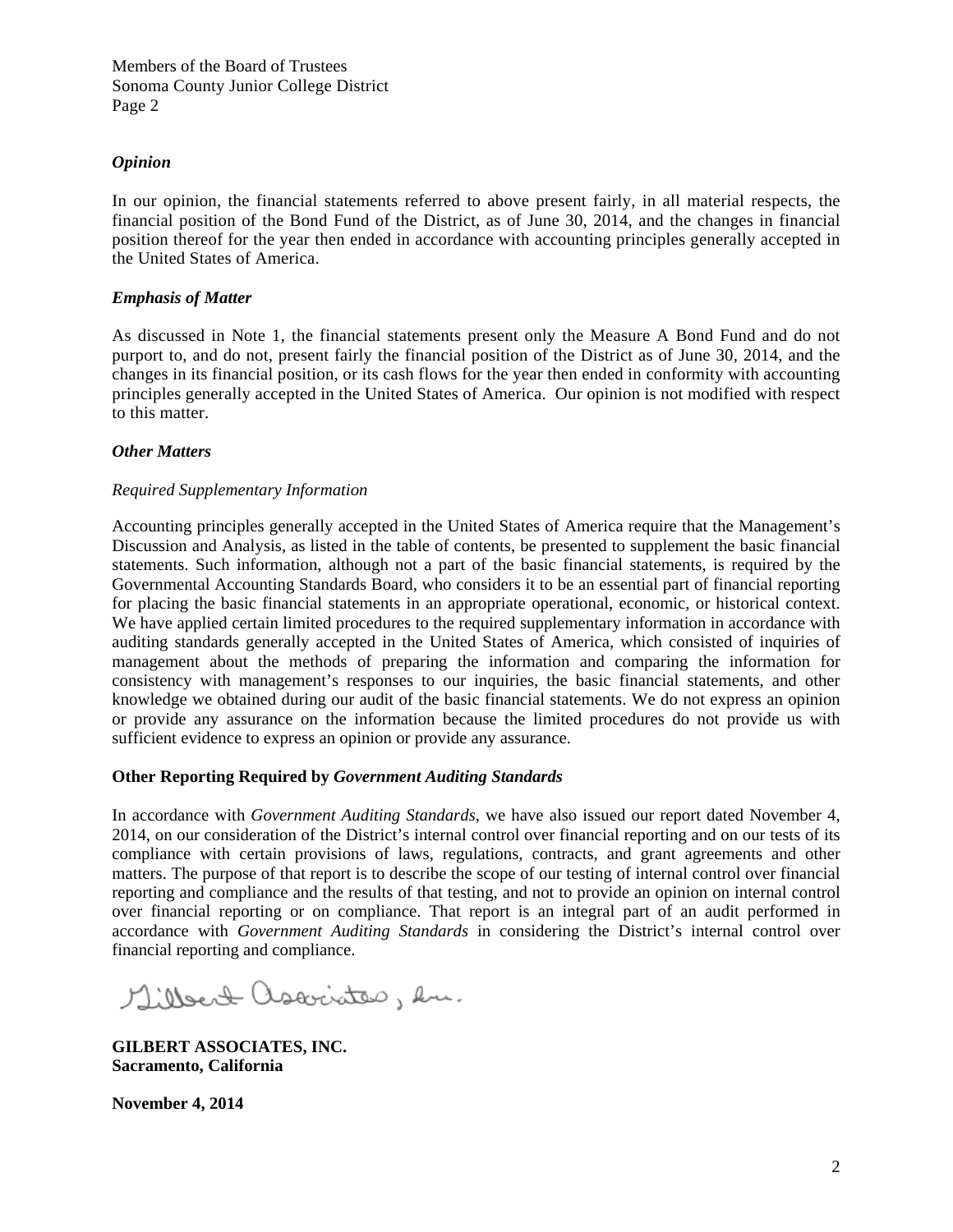### **MANAGEMENT'S DISCUSSION AND ANALYSIS JUNE 30, 2014**

Our discussion and analysis of the Sonoma County Junior College District Measure A Bond Fund audit report provides an overview of the financial activities related to the Bond Funds for the fiscal year ended June 30, 2014.

## **Financial Highlights**

On March 5, 2002, \$251,700,000 in general obligation bonds were authorized by voters' approval of Measure A. A Citizens Bond Oversight Committee (the Committee) was appointed on June 11, 2002, to comply with the California Constitution and the Education Code. The purpose of the Committee is to inform the public regarding the appropriate use of the Bond proceeds. The first series of Bonds in the amount of \$60,000,000 was issued on February 1, 2003. Series A was refunded on September 29, 2005, resulting in an additional \$36,526,697 and defeased the debt from the original Series A. The second series of Bonds in the amount of \$105,000,000 was issued on September 29, 2005. The third series of Bonds in the amount of \$69,710,000 was issued on September 17, 2007. The fourth and final series (D) of Bonds in the amount of \$16,990,000 was issued on April 2, 2008. In May 2013, the District took advantage of lowered interest rates, and issued \$133.2 million in General Obligation Refunding Bonds to partially defease Series B and Series C, resulting in a lower property tax assessment, and saving local taxpayers an estimated \$18,000,000. The total proceeds from each bond series less the bond issuance costs are to be used to finance the construction, acquisition, furnishing, and equipping of District facilities and technology needs. Further information regarding the interest rates and payment schedules of the bond issuances can be found in the notes to the financial statements.

## **Balance Sheet**

The Balance Sheet reflects the assets, deferred outflows of resources, and liabilities of the fund. Assets primarily consist of amounts expended to date for projects, net of depreciation, and funds available for future projects or debt service. Liabilities consist primarily of outstanding debt, related interest payable and amounts payable to vendors. Net position is, by definition, the difference between assets and liabilities.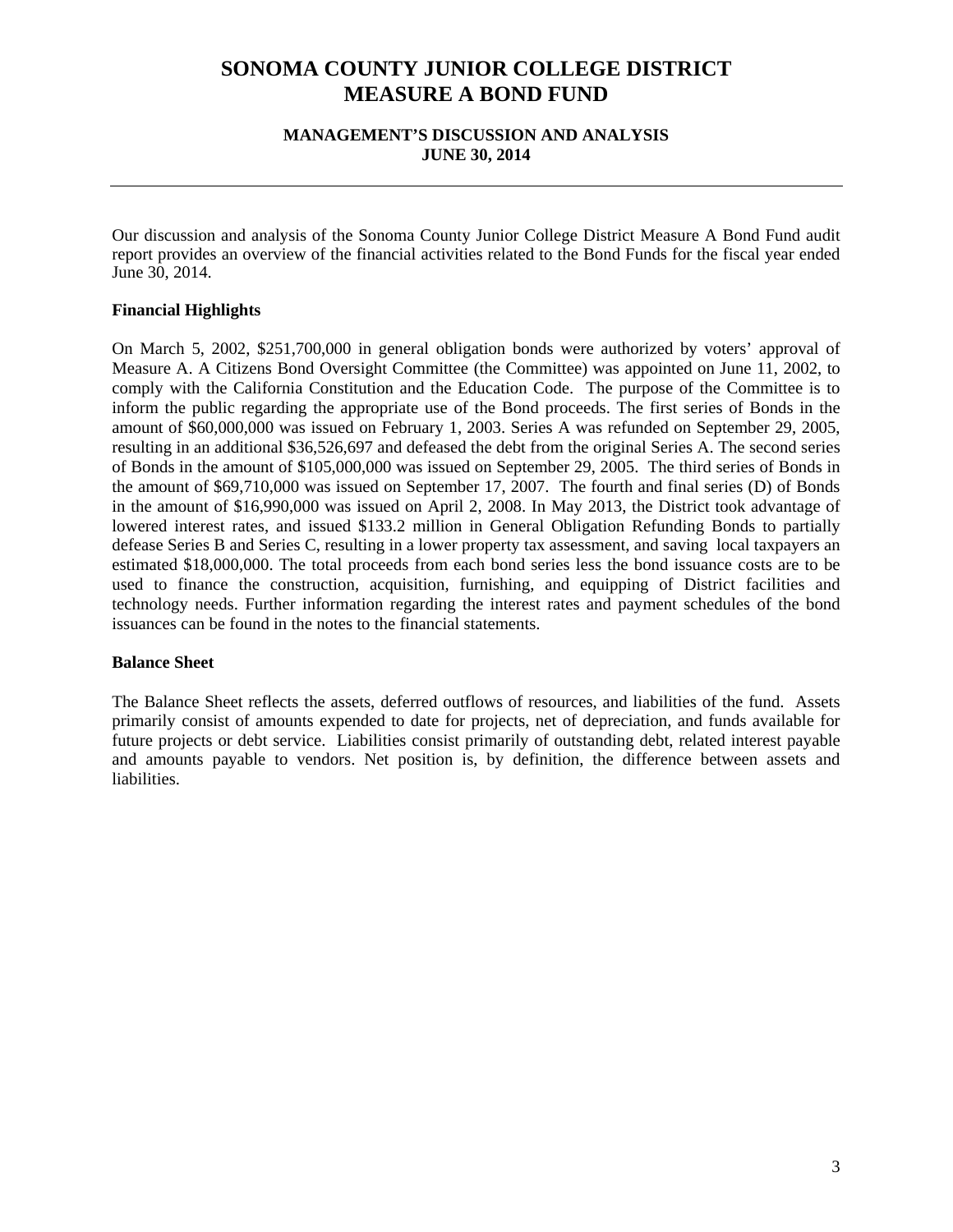## **MANAGEMENT'S DISCUSSION AND ANALYSIS JUNE 30, 2014**

|                                 | 2014             | 2013             | Change             |
|---------------------------------|------------------|------------------|--------------------|
| <b>ASSETS</b>                   |                  |                  |                    |
| Current assets                  | 7,127,780<br>\$  | 17,182,921<br>\$ | \$(10,055,141)     |
| Non-current assets              | 267,797,666      | 268, 157, 113    | (359, 447)         |
| Deferred Amount on Refunding    | 16,235,577       | 17,293,972       | (1,058,395)        |
| TOTAL ASSETSAND DEFERRED        |                  |                  |                    |
| <b>OUTFLOWS</b>                 | \$291,161,023    | \$302,634,006    | \$(11, 472, 983)   |
|                                 |                  |                  |                    |
| <b>LIABILITIES</b>              |                  |                  |                    |
| <b>Current liabilities</b>      | \$<br>8,887,357  | 12,122,004<br>\$ | \$.<br>(3,234,647) |
| Non-current liabilities         | 197,511,975      | 204,748,609      | (7, 236, 634)      |
| <b>TOTAL LIABILITIES</b>        | 206,399,332      | 216,870,613      | (10, 471, 281)     |
|                                 |                  |                  |                    |
| <b>NET ASSETS</b>               |                  |                  |                    |
| <b>Restricted for Measure A</b> | 84,761,691       | 85,763,393       | (1,001,702)        |
|                                 |                  |                  |                    |
| <b>TOTAL NET POSITION</b>       | 84,761,691<br>\$ | 85,763,393<br>S. | (1,001,702)<br>S   |
|                                 |                  |                  |                    |
| TOTAL LIABILITIES AND NET       |                  |                  |                    |
| <b>POSITION</b>                 | \$291,161,023    | \$302,634,006    | \$(11, 472, 983)   |

Current assets at June 30, 2014 consist of:

- Restricted current cash and cash equivalents includes cash held at county treasury and includes the current amount due for principle and interest payments and totals \$7.0 million.
- Accounts receivable includes amounts due to the Bond Funds for a cancelled vendor warrant (\$126 thousand).

Non-current assets are:

- Restricted cash and cash equivalents consists of tax revenues collected by the county for payment of principal and interest in future years (\$19.8 million).
- Restricted investments are funds from the General Obligation Bond, Series D issue that are invested with Bond Logistix.
- Capital assets are reported at historical cost of land, buildings, and equipment less accumulated depreciation, where applicable. Additionally, interest incurred during the construction phase of capital assets is included as part of the capitalized value of the assets constructed. The footnotes to the financial statements contain detailed information for capital assets.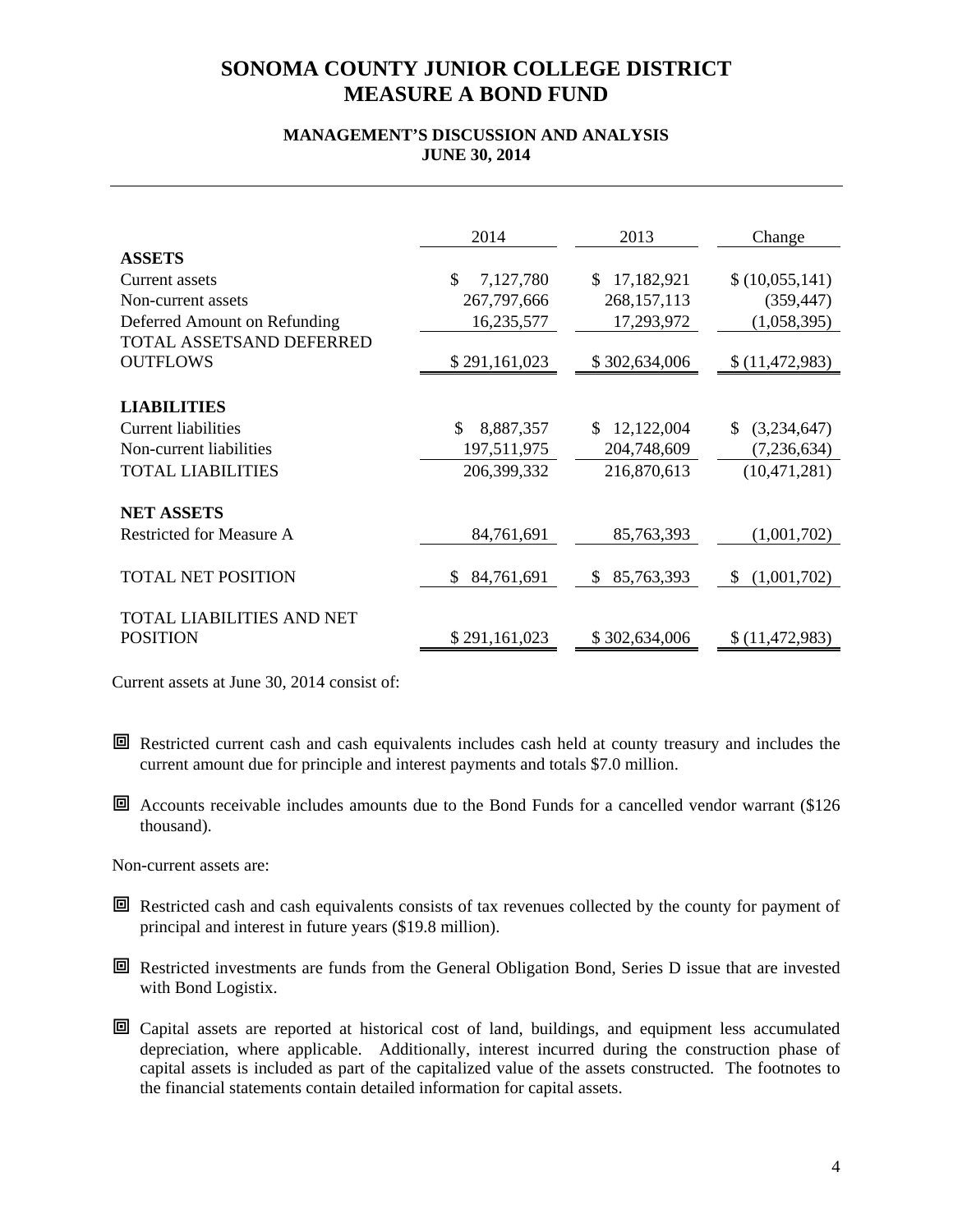## **MANAGEMENT'S DISCUSSION AND ANALYSIS JUNE 30, 2014**

Current liabilities consist of:

- Accounts payable consists primarily of amounts due to vendors (\$115 thousand). Accounts payable increased by \$21 thousand over prior year, mostly due to the timing of payments to vendors.
- Current liabilities relating to debt are interest payable within one year (\$3.4 million) and bond principle payable within one year (\$4.95 million).

Non-current liabilities are:

 Noncurrent liabilities represent debt to be paid in one year or later. The sole component of the noncurrent portion is long-term debt (\$197.5 million). Detailed information regarding the long-term debt can be found in the footnotes to the financial statements.

#### **Statement of Revenues, Expenses, and Changes in Net Position**

activity, but excludes proceeds from the sale of bonds and construction, purchases and other project costs. The Statement of Revenues, Expenses, and Changes in Net Position summarizes operating and financing The primary components of revenues are property taxes assessed for debt service and investment income; expenses include depreciation of assets completed and put into service, interest expense on outstanding bonds, and the amortization of bond issuance costs. Changes in net position result from interest income earned on unexpended bond proceeds, property taxes collected for future debt service less accrued bond interest expense, non-cash adjustments for current year depreciation expense, and the amortization of bond premiums and bond issuance costs. There is an adjustment to the 2012/13 prior year beginning Net Position because the District implemented GASB 62 and 65 in 2012/13, which resulted in a cumulative change to capital assets of \$17.1 million of past interest costs being capitalized and \$1.9 million in bond issuance costs being written off. This resulted in a net \$15.2 million that restates the beginning net position of the District. There is more detailed information in the footnotes.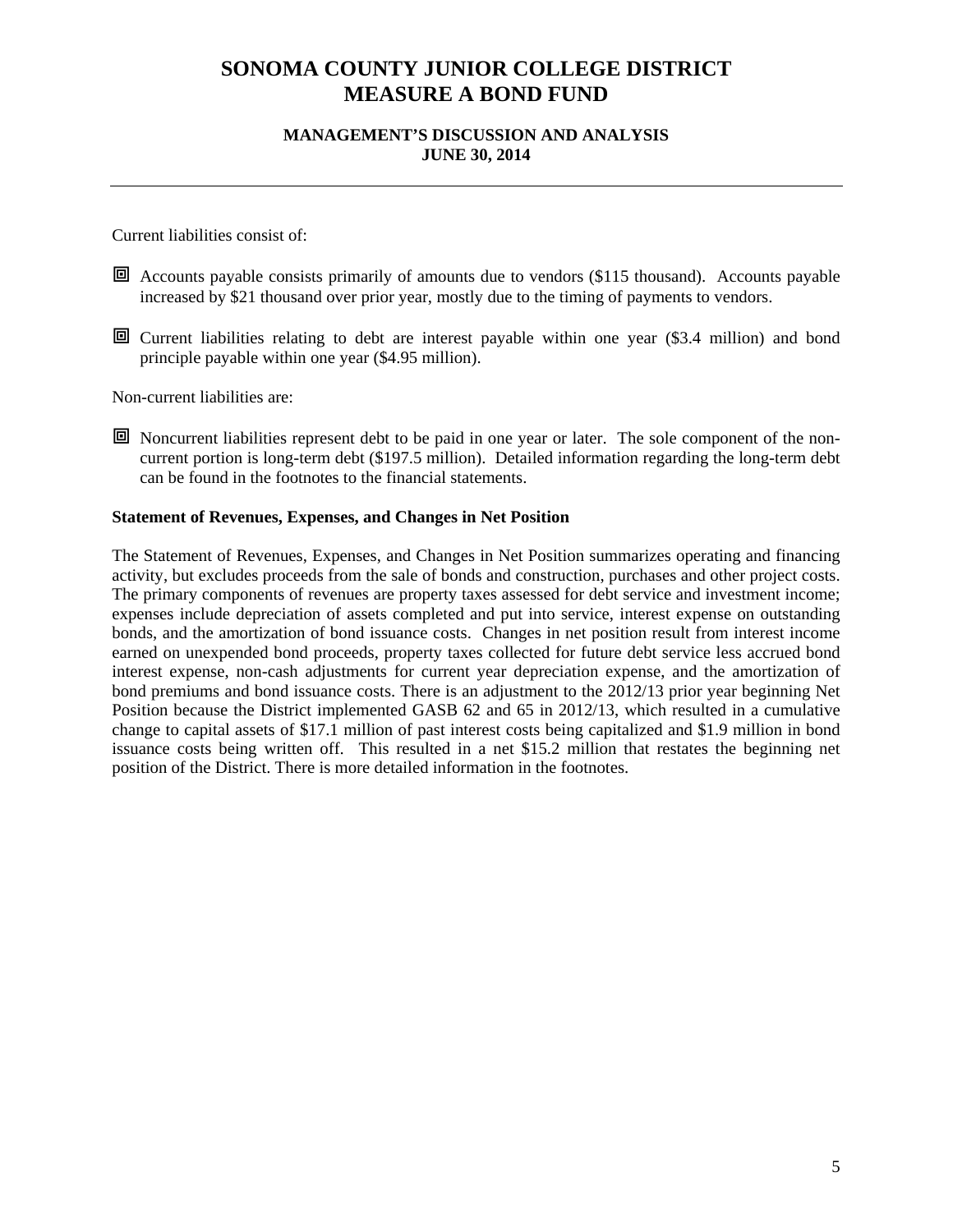## **MANAGEMENT'S DISCUSSION AND ANALYSIS JUNE 30, 2014**

| 2014               |              | 2013                         | Change           |
|--------------------|--------------|------------------------------|------------------|
| \$<br>۰            | \$           | $\qquad \qquad \blacksquare$ | \$               |
| 7,481,822          |              | 6,885,468                    | 596,354          |
| \$<br>(7,481,822)  | \$           | (6,885,468)                  | \$<br>(596, 354) |
| \$<br>(6,977,270)  | \$           | (8,099,854)                  | \$<br>1,122,584  |
| \$<br>(14,459,092) | \$           | (14,985,322)                 | \$<br>526,230    |
| \$<br>13,457,390   | \$           | 14,097,278                   | \$<br>(639, 888) |
| \$<br>(1,001,702)  | $\mathbb{S}$ | (888,044)                    | \$<br>(113, 658) |
| 85,763,393         |              | 71,455,846                   | 14,307,547       |
|                    |              | 15,195,591                   |                  |
| \$<br>84,761,691   | \$           | 85,763,393                   | (1,001,702)      |
|                    |              |                              | S.               |

## **Statement of Cash Flows**

The Statement of Cash Flow reports the cash flow related to categories shown on the previous two statements discussed above. Categories include noncapital financing activities, capital and related financing activities and investing activities. The increase or decrease in cash balance depends on the timing of cash flow activities.

## **Economic Factors That May Affect the Future**

 As the Measure A Bond funds are spent down, and in the continued absence of State funding for community college facilities, the District has anticipated the need for additional bond funding to ensure that the District will be able to improve its facilities to adapt to the ever changing educational needs of the students. Therefore, Measure H has been placed on the ballot in the November 4, 2014 election.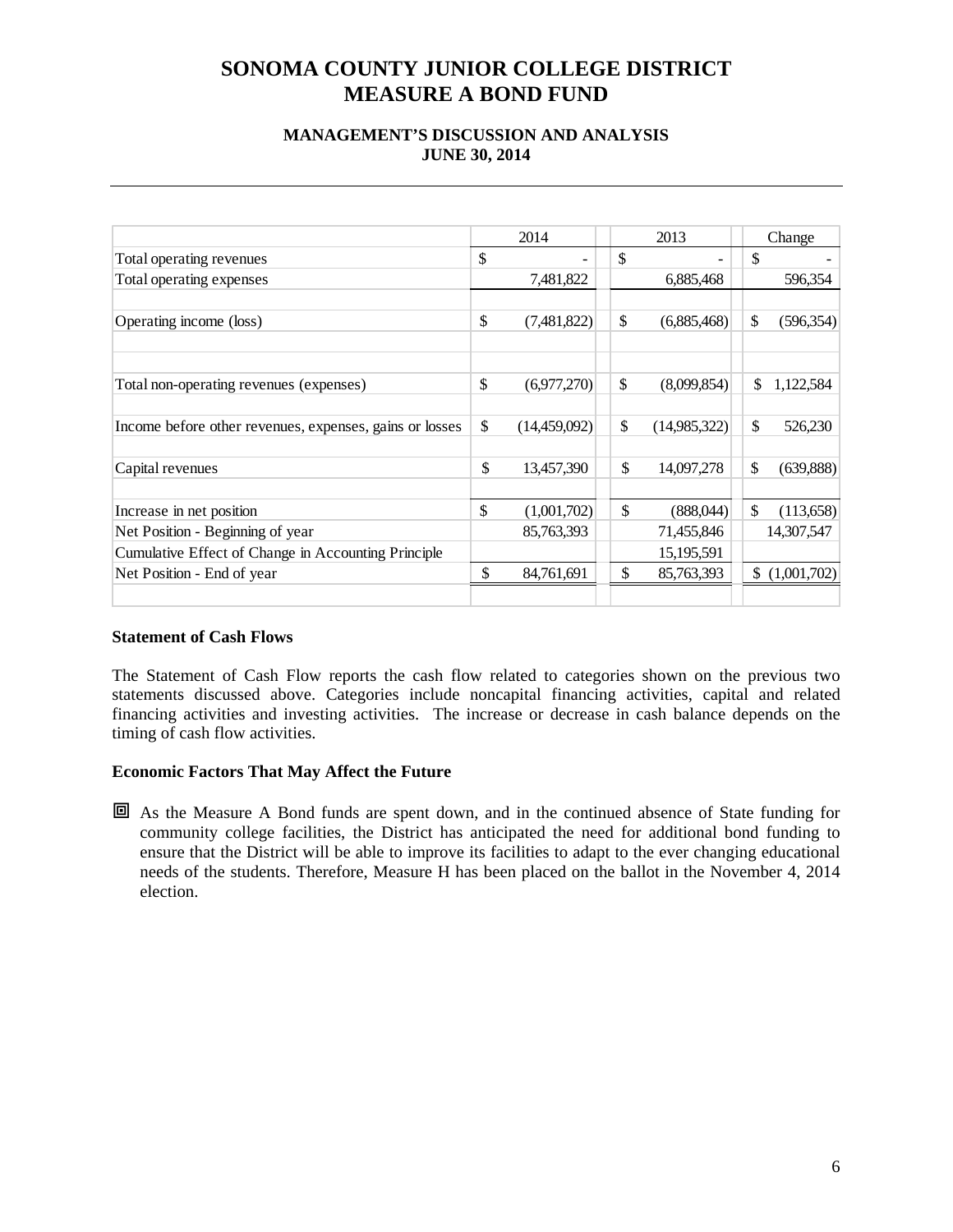## **BALANCE SHEET JUNE 30, 2014**

| <b>ASSETS</b>                                          |                   |
|--------------------------------------------------------|-------------------|
| Current assets:                                        |                   |
| Restricted cash and cash equivalents                   | \$<br>6,997,219   |
| Accounts receivable                                    | 126,235           |
| Prepaid assets                                         | 4,326             |
| Total current assets                                   | 7,127,780         |
| Noncurrent assets:                                     |                   |
| Restricted cash and cash equivalents                   | 19,795,901        |
| Restricted investments                                 | 13,042,439        |
| Nondepreciable capital assets                          | 8,041,913         |
| Depreciable capital assets, net                        | 226,917,413       |
| Total noncurrent assets                                | 267,797,666       |
| <b>TOTAL ASSETS</b>                                    | 274,925,446       |
| <b>DEFERRED OUTFLOW OF RESOURCES:</b>                  |                   |
| Deferred charge on refunding                           | 16,235,577        |
| <b>TOTAL ASSETS AND DEFERRED OUTFLOWS OF RESOURCES</b> | 291,161,023<br>\$ |
| <b>LIABILITIES AND NET POSITION</b>                    |                   |
| <b>Current liabilities:</b>                            |                   |
| Accounts payable                                       | \$<br>114,545     |
| Due to other District funds                            | 375,104           |
| Interest payable - current portion                     | 3,447,708         |
| Bonds payable - current portion                        | 4,950,000         |
| Total current liabilities                              | 8,887,357         |
| Noncurrent liabilities:                                |                   |
| Bonds payable - net of current portion                 | 197,511,975       |
| <b>Total noncurrent liabilities</b>                    | 197,511,975       |
| <b>TOTAL LIABILITIES</b>                               | 206,399,332       |
| Net position:                                          |                   |
| <b>Restricted for Measure A Bonds</b>                  | 84,761,691        |
| <b>TOTAL LIABILITIES AND NET POSITION</b>              | 291,161,023<br>S. |

The accompanying notes are an integral part of these financial statements.  $7 \overline{2}$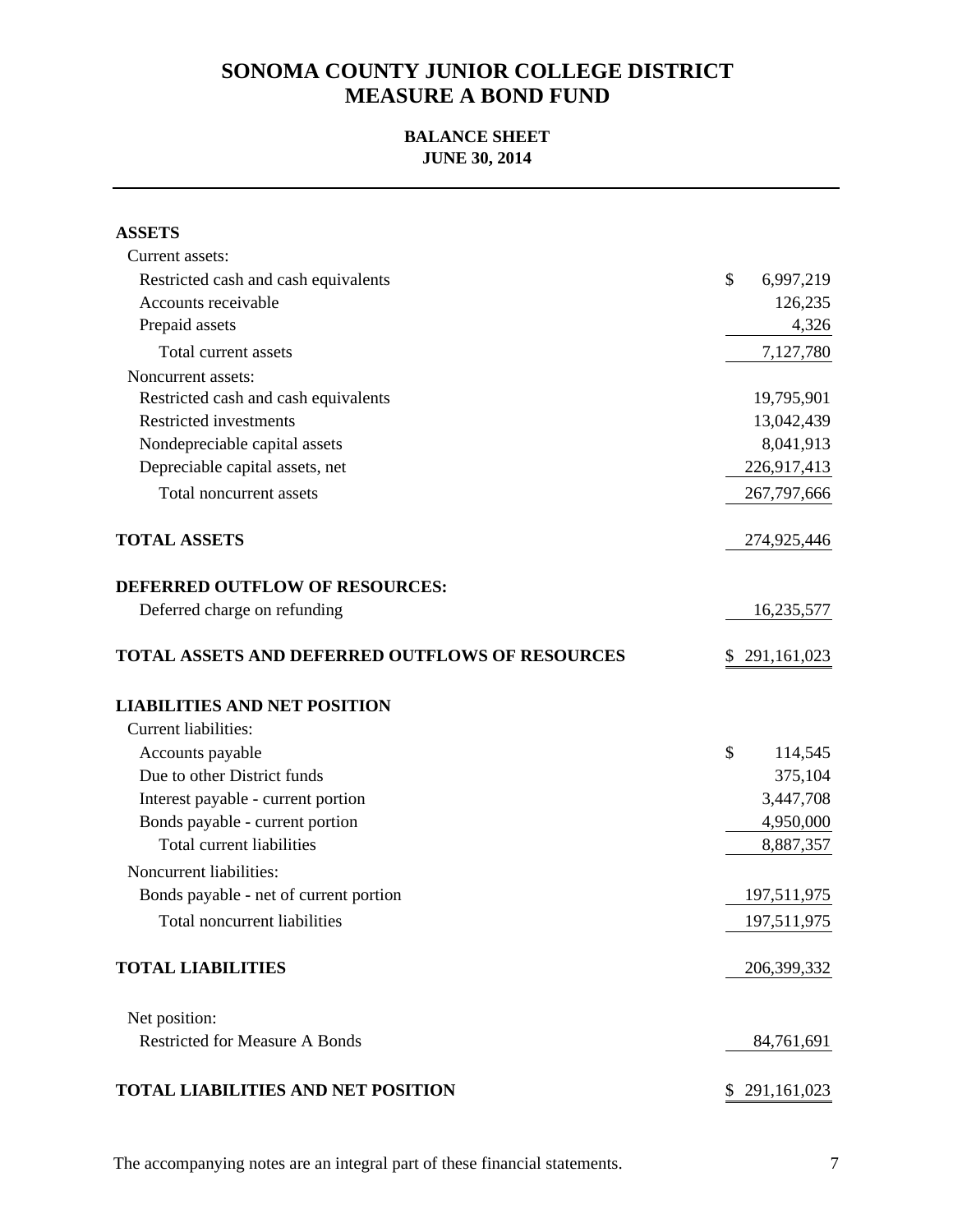# **STATEMENT OF REVENUES, EXPENSES, AND CHANGES IN NET POSITION YEAR ENDED JUNE 30, 2014**

| <b>OPERATING EXPENSES:</b>                            |                            |
|-------------------------------------------------------|----------------------------|
| Depreciation                                          | $\mathcal{S}$<br>6,290,107 |
| Supplies and materials                                | 1,004,422                  |
| Other operating expenses and services                 | 187,293                    |
| <b>OPERATING LOSS</b>                                 | (7,481,822)                |
| <b>NON-OPERATING REVENUES (EXPENSES):</b>             |                            |
| Interest and investment income - capital              | 437,917                    |
| Debt interest and other service charges               | (7,415,187)                |
| TOTAL NON-OPERATING REVENUES (EXPENSES)               | (6,977,270)                |
| LOSS BEFORE OTHER REVENUES, EXPENSES, GAINS OR LOSSES | (14, 459, 092)             |
| OTHER REVENUES, EXPENSES, GAINS OR LOSSES:            |                            |
| Local property taxes and revenues, capital            | 13,457,390                 |
| <b>DECREASE IN NET POSITION</b>                       | (1,001,702)                |
| <b>NET POSITION - BEGINNING OF YEAR</b>               | 85,763,393                 |
| <b>NET POSITION - END OF YEAR</b>                     | 84,761,691                 |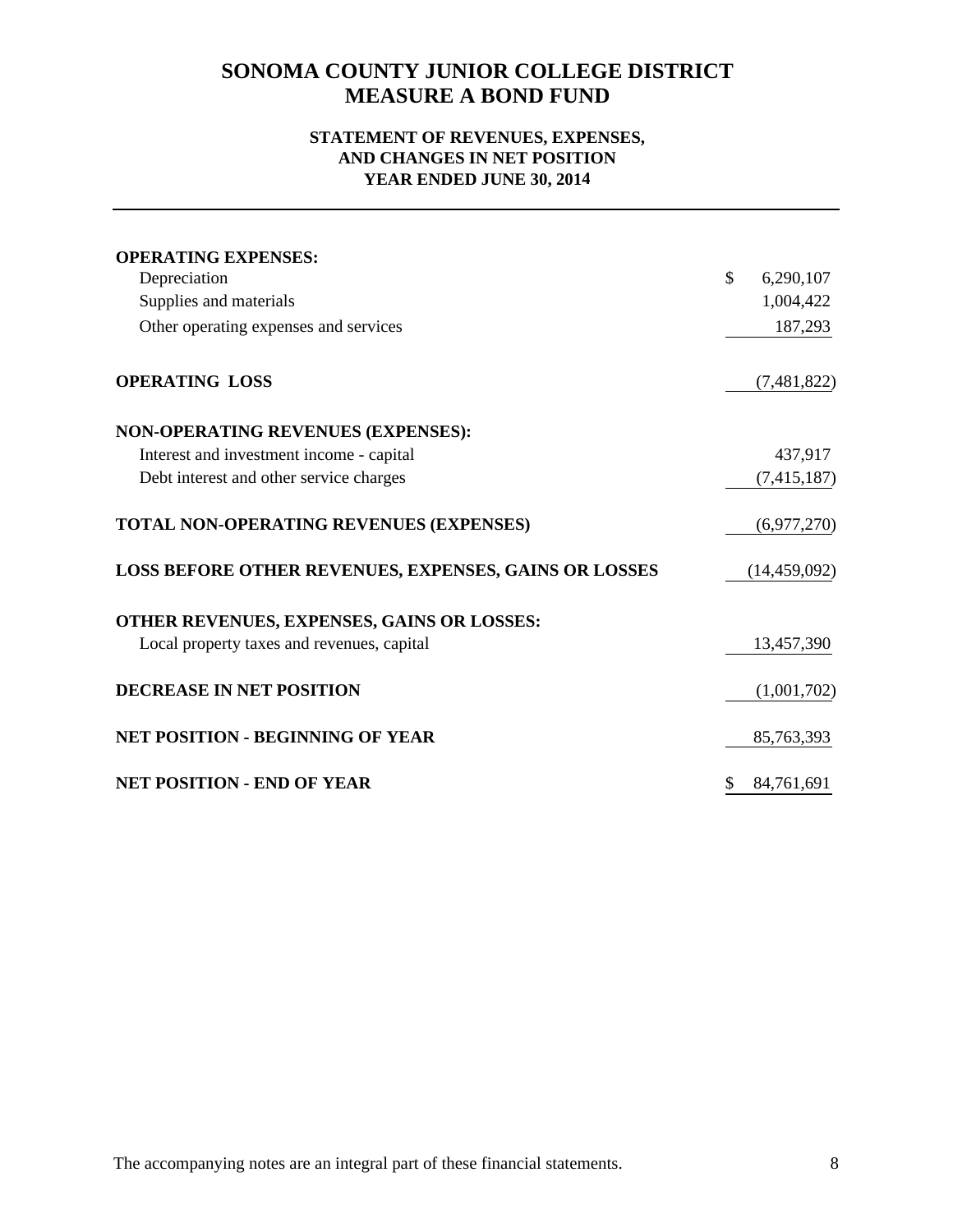## **STATEMENT OF CASH FLOWS YEAR ENDED JUNE 30, 2014**

| <b>CASH FLOWS FROM OPERATING ACTIVITIES:</b>                                          |    |                |
|---------------------------------------------------------------------------------------|----|----------------|
| Payments to suppliers                                                                 | \$ | (988, 862)     |
| Other operating expenses and services                                                 |    | 148,456        |
| Net cash used by operating activities                                                 |    | (840, 406)     |
| <b>CASH FLOWS FROM CAPITAL AND RELATED FINANCING ACTIVITIES:</b>                      |    |                |
| Purchases of capital assets                                                           |    | (407, 806)     |
| Principal paid on capital debt                                                        |    | (5,960,280)    |
| Interest paid on capital debt                                                         |    | (11, 223, 428) |
| Purchases of capital investments                                                      |    | (3,240,000)    |
| Proceeds from sale of capital investments                                             |    | 4,445,000      |
| Interest paid on capital investments                                                  |    | 487,647        |
| Local property taxes and other receipts for capital purposes                          |    | 13,430,972     |
| Net cash used by capital and related financing activities                             |    | (2,467,895)    |
| NET DECREASE IN CASH AND EQUIVALENTS                                                  |    | (3,308,301)    |
| CASH AND EQUIVALENTS -- BEGINNING OF YEAR                                             |    | 30, 101, 421   |
| <b>CASH AND EQUIVALENTS -- END OF YEAR</b>                                            | S  | 26,793,120     |
| <b>Reconciliation to Balance Sheet:</b>                                               |    |                |
| Restricted cash and cash equivalents - current                                        | \$ | 6,997,219      |
| Restricted cash and cash equivalents - noncurrent                                     |    | 19,795,901     |
| Total cash and cash equivalents                                                       | \$ | 26,793,120     |
| RECONCILIATION OF NET OPERATING LOSS TO NET CASH<br>PROVIDED BY OPERATING ACTIVITIES: |    |                |
| <b>Operating loss</b>                                                                 | \$ | (7,481,822)    |
| Adjustments to reconcile net loss to net cash used by operating activities:           |    |                |
| Depreciation                                                                          |    | 6,290,107      |
| Changes in assets and liabilities:                                                    |    |                |
| Prepaids                                                                              |    | (4,326)        |
| Accounts payable                                                                      |    | 19,886         |
| Due to other District funds                                                           |    | 335,749        |
| Net cash used by operating activities                                                 | \$ | (840, 406)     |
| NON-CASH CAPITAL AND RELATED FINANCING ACTIVITIES:                                    |    |                |
| Amortization of deferred amount on refunding                                          | \$ | 1,058,395      |
| Amortization of premium on long-term debt                                             |    | (2, 286, 634)  |
| Net non-cash capital and related financing activities                                 | \$ | (1,228,239)    |

The accompanying notes are an integral part of these financial statements. 9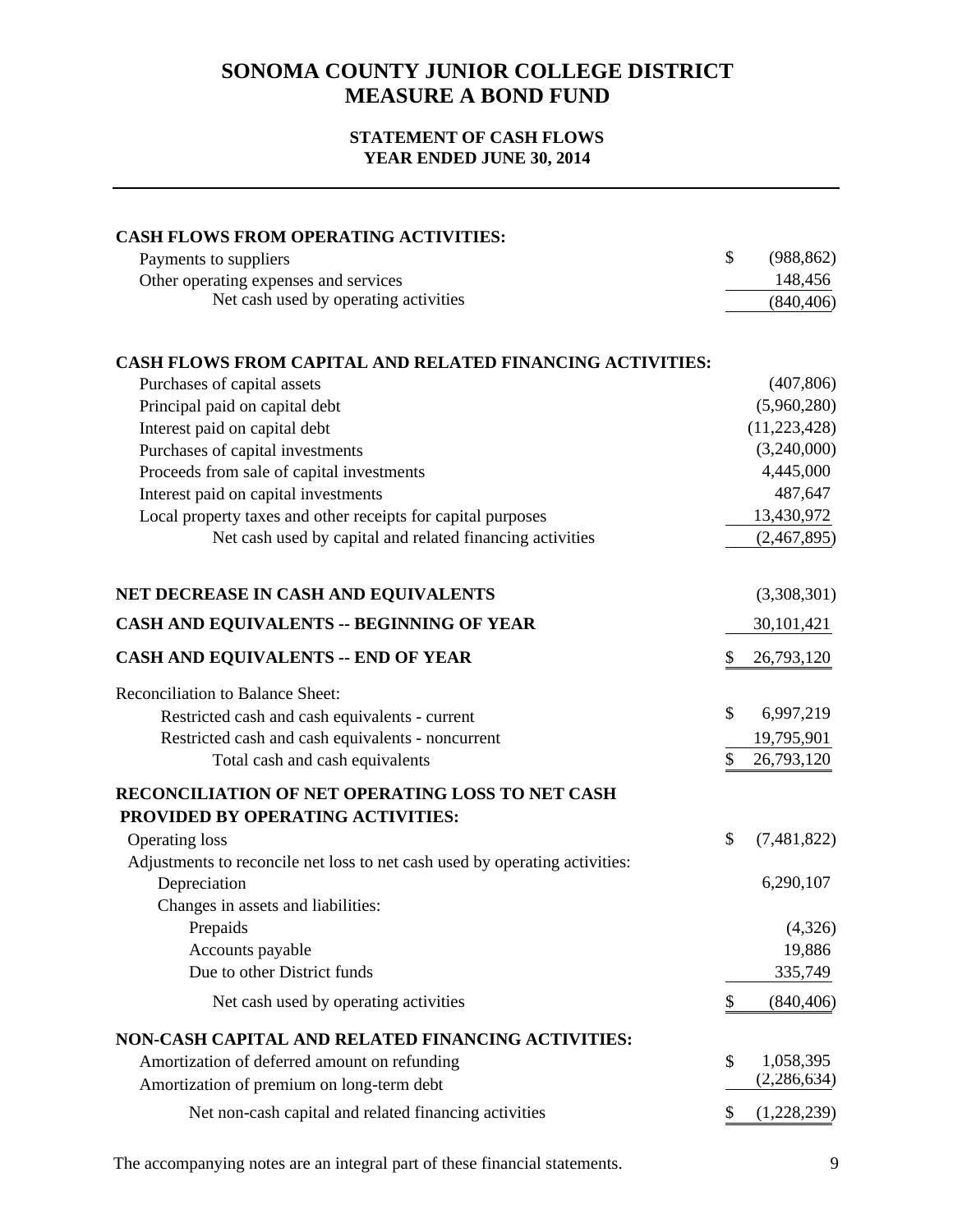### **NOTES TO FINANCIAL STATEMENTS JUNE 30, 2014**

## **1. ORGANIZATION AND NATURE OF ACTIVITIES**

 numerous other locations throughout the District. These financial statements present only the The Sonoma County Junior College District (the District) was established in 1918 with the founding of Santa Rosa Junior College. The District operates a campus in the City of Santa Rosa, a campus in the City of Petaluma, a criminal justice training center in the Town of Windsor, and classes at Measure A General Obligation Bond Fund (the Bond Fund). These financial statements do not include financial data for the remainder of the District's funds and component unit, which accounting principles generally accepted in the United States of America require to be presented with the financial statements of the District.

The Measure A bond authorization (the Measure) is a facilities and equipment bond measure adopted by the District's Board of Trustees and passed by voters in March 2002. This Measure authorizes up to \$251,700,000 in bond issues. Through June 30, 2013, bonds totaling \$251,700,000 have been issued as follows:

- In February 2003, \$60,000,000 in Series A Bonds were issued. Subsequently, in September 2005, all the outstanding Series A Bonds were refunded with the issuance of the General Obligation Bonds, Refunding Bonds, resulting in an additional \$36,526,697 and defeasing the debt from the original Series A. The General Obligation Bond issue included \$4,000,000 of current interest bonds, with an interest rate of 3.00%, and \$32,526,697 of capital appreciation bonds with an interest rate of 12.00% with interest payments due each February and August commencing February 1, 2006. Maturing principal is paid each August in conjunction with interest payments beginning August 2006.
- In September 2005, the District issued General Obligation Bonds, Series B, in the amount of \$105,000,000, with an interest rate of 5.00%.
- \$69,710,000, with interest rates of 4.00% and 5.00%. • In September 2007, the District issued General Obligation Bonds, Series C, in the amount of
- In April 2008, the District issued General Obligation Bonds, Series D, in the amount of \$16,990,000, with interest rates of 4,00% and 5.00%. The bonds consist of serial bonds with interest payments due each February and August commencing August 1, 2008. Maturing principal is paid each August in conjunction with interest payments beginning August 2014.
- In May 2013, the District issued General Obligation Bonds, Refunding B/C, in the amount of \$133,215,000, with interest rates ranging from 2.00% - 5.00%. The bonds consist of current interest bonds with interest payments due each February and August commencing August 1, 2013. Maturing principal is paid each August in conjunction with interest payments beginning August 2013 and ending August, 2029. The refunding bonds were used to partially defease the Series B and Series C bonds.

 The Sonoma County Board of Supervisors is empowered and obligated to levy property taxes, without limitation as to rate or amount (except for certain property which is taxable at limited rates), for payment of principal and interest on the bonds. The District has established a separate capital project fund to account for the activities of the Measure.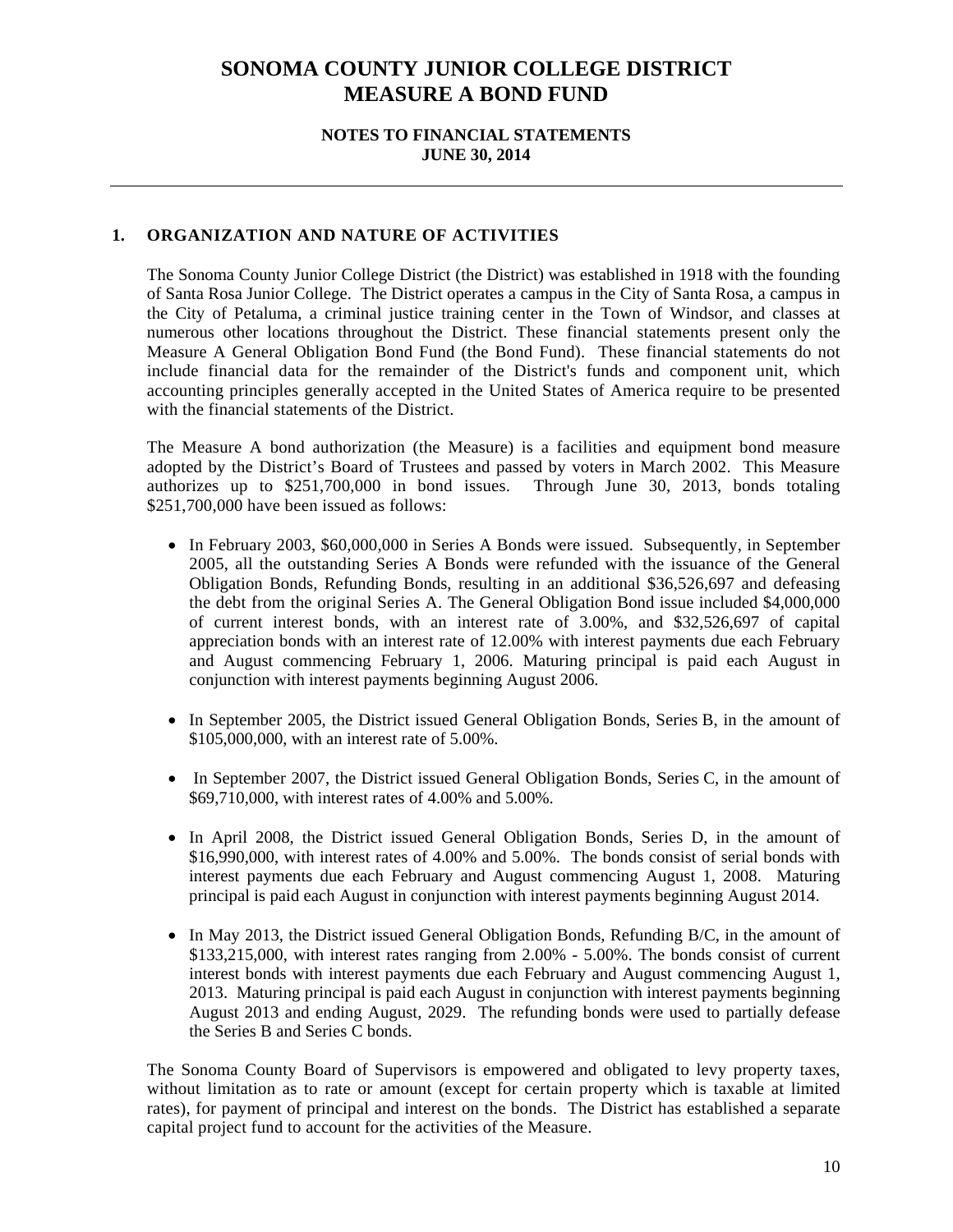### **NOTES TO FINANCIAL STATEMENTS JUNE 30, 2014**

### **2. SUMMARY OF SIGNIFICANT ACCOUNTING POLICIES**

**Basis of presentation** – The accompanying financial statements have been prepared in conformity with generally accepted accounting principles as prescribed by the Governmental Accounting Standards Board (GASB) and *Audits of State and Local Governmental Units*, issued by the American Institute of Certified Public Accountants (AICPA).

**Basis of accounting** – For financial reporting purposes, the District is considered a special-purpose government engaged only in business-type activities. Accordingly, the Bond Fund financial statements have been presented using economic resources measurement focus and accrual basis of accounting. Under the accrual basis, revenues are recognized when earned, and expenses are recognized when an obligation has been incurred.

The budgetary and financial accounts of the District are recorded and maintained in accordance with the Chancellor's Office of the California Community Colleges' Budget and Accounting Manual, which is consistent with generally accepted accounting principles in the United States of America.

year. A hearing must be conducted for public comments prior to adoption. **Budgets and budgetary accounting – By state law, the District's governing board must approve a** tentative budget no later than July 1st and adopt a final budget no later than September 15th of each

The budget is revised during the year to incorporate categorical funds which are awarded during the year and miscellaneous changes to the spending plans. Revisions to the budget are approved by the District's governing board.

**Estimates used in financial reporting** – In preparing financial statements in conformity with accounting principles generally accepted in the United States of America, management is required to make estimates and assumptions that affect the reported amounts of assets and liabilities and the disclosure of contingent assets and liabilities at the date of the financial statements and revenues and expenses during the reporting period. Actual results could differ from those estimates.

**Cash and cash equivalents** – For purposes of the statement of cash flows, the District considers all highly liquid investments with a maturity of three months or less at the time of purchase to be cash equivalents. Funds invested in the county treasurer's investment pool are considered cash equivalents.

**Restricted cash, cash equivalents, and investments** – Cash, cash equivalents, and investments that are externally restricted per contractual obligations are classified as current or non-current assets in the balance sheet based on anticipated use.

**Investments** – Investments are reported at fair value on the balance sheet based on open market quotes for debt and equity securities. Unrealized gains and losses are recorded on the statement of revenues, expenses, and changes in net position.

**Accounts receivable** – Accounts receivable consist of amounts due from the Town of Windsor in connection with the reimbursement of expenses paid by the District in previous years for a project that was subsequently cancelled.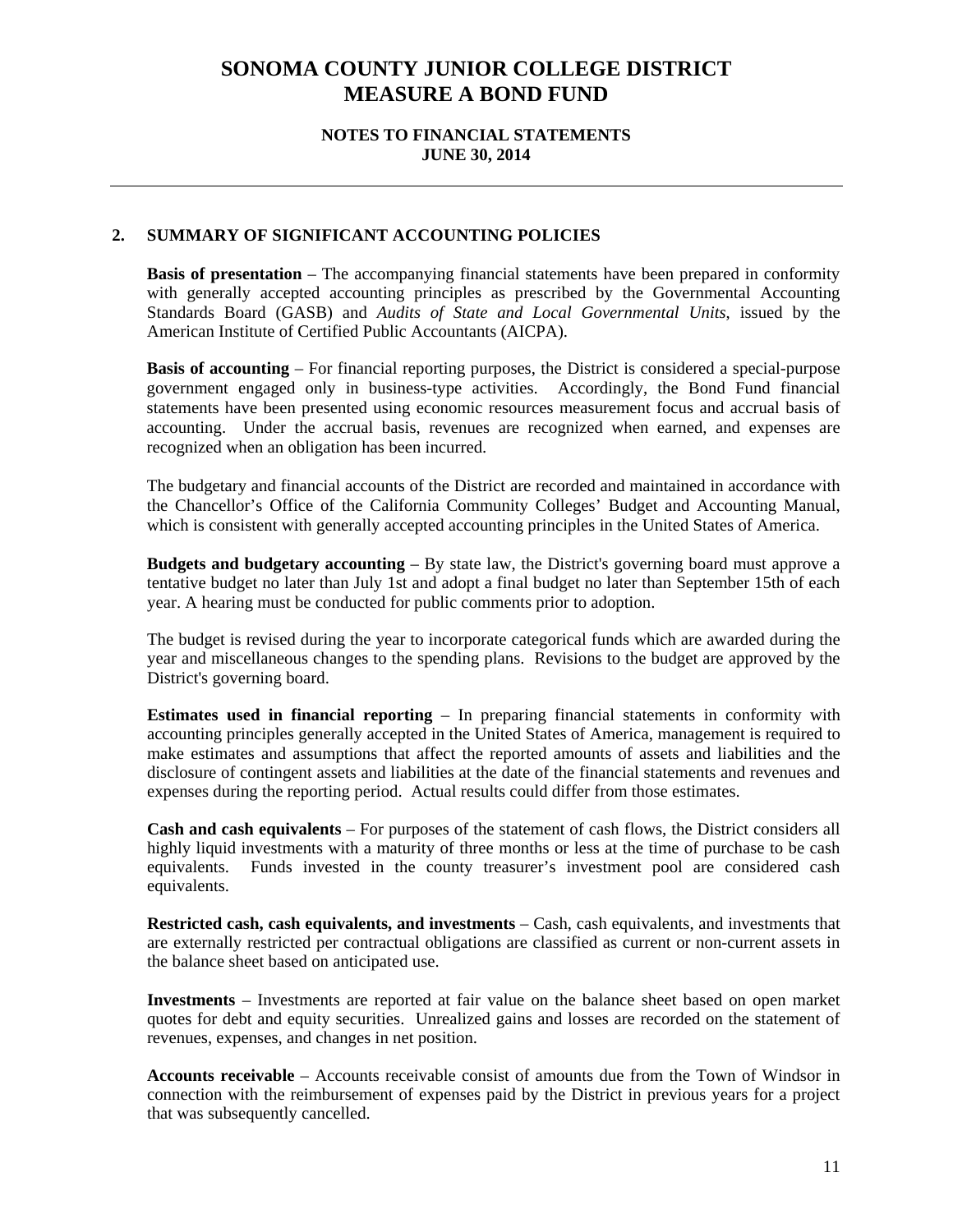### **NOTES TO FINANCIAL STATEMENTS JUNE 30, 2014**

**Capital assets** – Capital assets are those assets purchased or acquired with an original cost of \$20,000 for Buildings and Improvement of Sites, and \$5,000 for all other capital assets. These assets are reported at historical cost or estimated historical cost. Additions, improvements, and other capital outlays that significantly extend the useful life of an asset are capitalized. Other costs incurred for repairs and maintenance are expensed as incurred. Depreciation on all assets is provided on a straight-line basis over the following estimated useful lives:

| <b>Asset Class</b>                     | <b>Years</b> |
|----------------------------------------|--------------|
| <b>Improvement of Sites</b>            | 20           |
| <b>Buildings</b>                       | 50           |
| Vehicles                               | 8            |
| <b>Restricted Programs - Machinery</b> | $5 - 15$     |
| Machinery and Equipment                | $5 - 15$     |

Interest incurred during the construction phase of capital assets is included as part of the capitalizable value of the assets constructed. The amount of interest capitalized depends on the specific circumstances. Interest costs of \$2,237 were capitalized for the year ended June 30, 2014.

**Non-current liabilities** – Non-current liabilities include estimated amounts for bond repayments that will not be paid within the next fiscal year**.** 

**Deferred Outflow/Deferred Inflow –**In addition to assets, the balance sheet will sometimes report a separate section called *deferred outflows of resources*. A deferred outflow of resources represents a consumption of net position that applies to a future period(s) and will not be recognized as an outflow of resources (expense) until then. The Bond Fund has one item, deferred charge on refunding, that qualifies for reporting in this category in the balance sheet. A deferred charge on refunding results from the difference in the carrying value of refunded debt and its reacquisition price. The amount is deferred and amortized over the shorter of the life of the refunded debt or refunding bond.

In addition to liabilities, the balance sheet will sometimes report a separate section called *deferred inflows of resources*. A deferred inflow of resources represents an acquisition of net position that applies to a future period(s) and will not be recognized as an inflow of resources (revenue) until that time. The Bond Fund does not have items that qualify for reporting in this category.

**Net position**– The Bond Fund's net position is classified as follows:

*Restricted for Measure A Bonds* includes resources the District is legally or contractually obligated to spend in accordance with restrictions imposed by external third parties.

**Property taxes** – Secured property taxes attach as an enforceable lien on property as of January 1, and are payable in two installments on November 1 and February 1. Unsecured property taxes are payable in one installment on or before August 31. The County of Sonoma bills and collects the taxes for the District. Tax revenues are recognized by the District when received.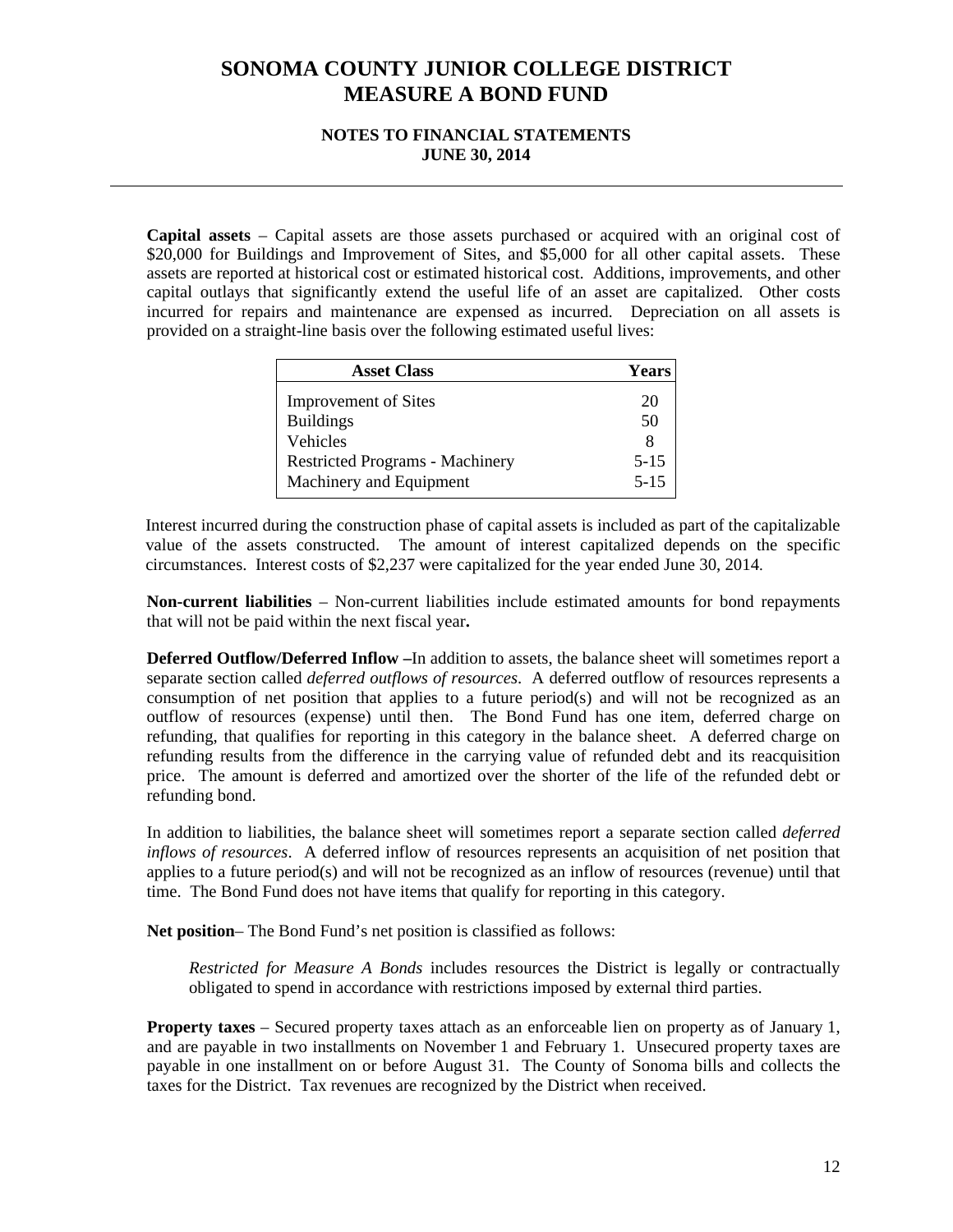### **NOTES TO FINANCIAL STATEMENTS JUNE 30, 2014**

## **3. RESTRICTED CASH, CASH EQUIVALENTS, AND INVESTMENTS**

The Bond Fund's cash, cash equivalents, and investments as of June 30, 2014 are classified in the accompanying financial statements as follows:

| <b>Balance Sheet:</b>                             |                 |
|---------------------------------------------------|-----------------|
| Restricted cash and cash equivalents – current    | 6.997.219<br>£. |
| Restricted cash and cash equivalents - noncurrent | 19.795.901      |
| Restricted investments                            | 13,042,439      |
| Total cash, cash equivalents, and investments     | \$39,835,559    |

The Bond Fund's cash, cash equivalents, and investments as of June 30, 2014 consist of the following:

| Cash and cash equivalents in Sonoma County Treasury | \$26,770,565 |
|-----------------------------------------------------|--------------|
| Cash and cash equivalents in banks                  | 12,090       |
| Cash equivalents and investments with fiscal agent: |              |
| Money market funds                                  | 10.465       |
| Municipal fixed rate bonds (non-callable)           | 1,993,872    |
| Municipal capital appreciation bonds                | 383,567      |
| Municipal variable rate demand obligations          | 10,665,000   |
| Total cash, cash equivalents, and investments       | \$39,835,559 |

#### **Cash in County Treasury**

In accordance with Education Code Section 41001, the District maintains substantially all of the Bond Fund's cash in the Sonoma County Treasury (the Treasury). The Treasury pools these funds with those of other districts in the county and invests the cash. The share of each fund in the pooled cash account is separately accounted for and interest earned is apportioned quarterly to funds that are legally required to receive interest based on the relationship of a fund's daily balance to the total of pooled cash and investments.

Participants' equity in the investment pool is determined by the dollar amount of the participant deposits, adjusted for withdrawals and distributed income. This method differs from the fair value method used to value investments in these financial statements in that unrealized gains or losses are not distributed to pool participants.

The Treasury is authorized to deposit cash and invest excess funds by California Government Code Section 53648 et seq. and is restricted by Government Code Section 53635, pursuant to Section 53601. The funds maintained by the Treasury are either secured by federal depository insurance or are collateralized.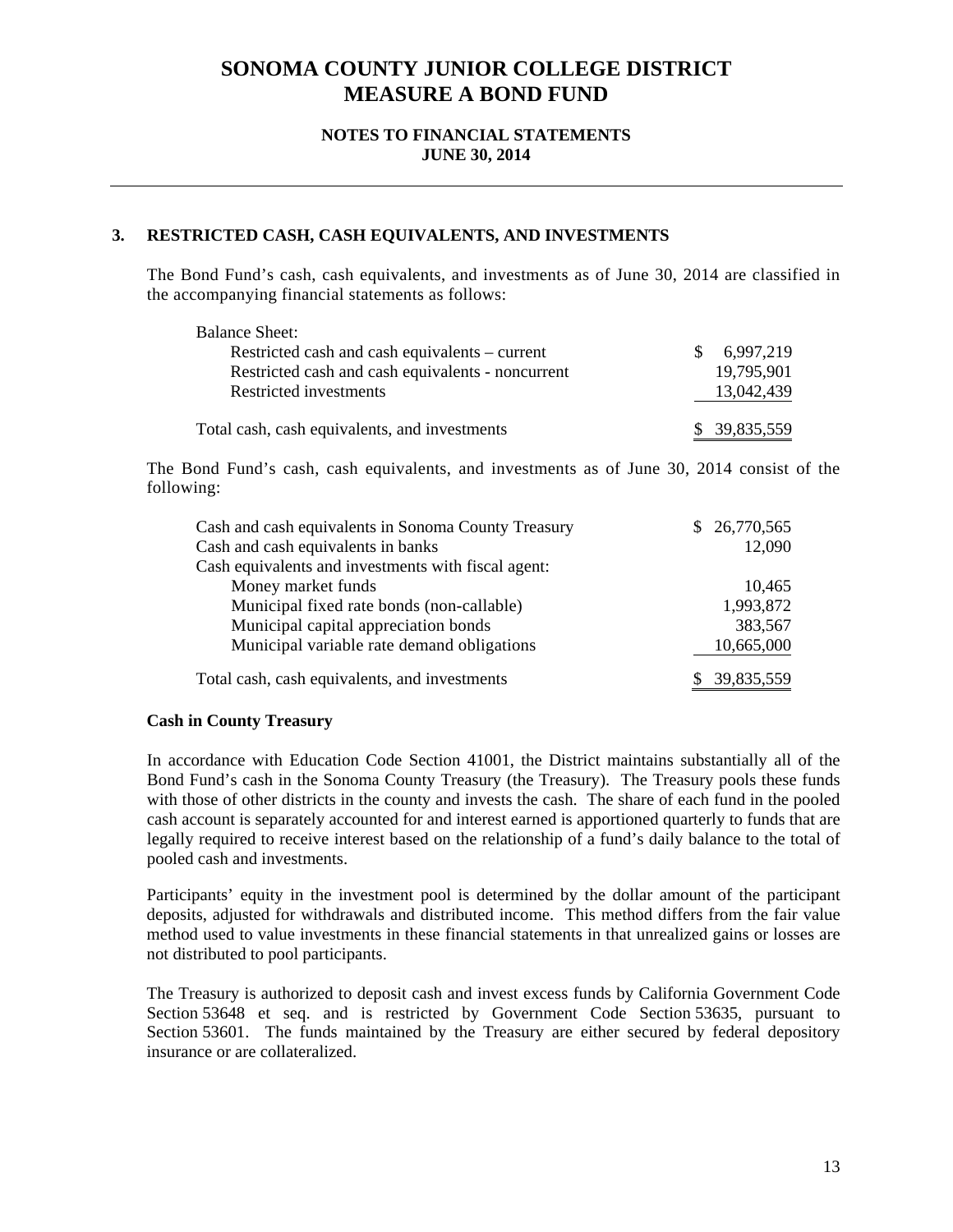#### **NOTES TO FINANCIAL STATEMENTS JUNE 30, 2014**

#### **Investments Authorized by the District's Investment Policy**

The table below identifies the investment types authorized for the entity by the California Government Code Section 53601. This table also identifies certain provisions of the California Government Code that address interest rate risk, credit risk, and concentration of credit risk.

| <b>Authorized Investment Type</b>          | <b>Maximum</b><br><b>Maturity</b> | <b>Maximum</b><br>Percentage<br>of Portfolio | <b>Maximum</b><br><b>Investment</b> in<br><b>One Issuer</b> |
|--------------------------------------------|-----------------------------------|----------------------------------------------|-------------------------------------------------------------|
| <b>Local Agency Bonds or Notes</b>         | 5 years                           | None                                         | None                                                        |
| U.S. Treasury Obligations                  | 5 years                           | None                                         | None                                                        |
| State Obligations – CA and Others          | 5 years                           | None                                         | None                                                        |
| CA Local Agency Obligations                | 5 years                           | None                                         | None                                                        |
| U.S. Agency Securities                     | 5 years                           | None                                         | None                                                        |
| Bankers' Acceptance                        | 180 days                          | 40%                                          | 30%                                                         |
| <b>Commercial Paper</b>                    | 270 days                          | 25% or 40%                                   | 10%                                                         |
| <b>Negotiable Certificates of Deposits</b> | 5 years                           | 30%                                          | 30%                                                         |
| <b>CD Placement Services</b>               | 5 years                           | 30%                                          | 30%                                                         |
| <b>Repurchase Agreements</b>               | 1 year                            | None                                         | None                                                        |
| <b>Reverse Repurchase Agreements</b>       | 92 days                           | 20%                                          | None                                                        |
| <b>Medium-Term Notes</b>                   | 5 years                           | 30%                                          | None                                                        |
| Mutual Funds & Money Market Mutual Funds   | N/A                               | 20%                                          | 10%                                                         |
| <b>Collateralized Bank Deposits</b>        | 5 years                           | None                                         | None                                                        |
| Mortgage Pass-through Securities           | 5 years                           | 20%                                          | None                                                        |
| <b>Bank/Time Deposits</b>                  | 5 years                           | None                                         | None                                                        |
| Joint Powers Authority Pool                | N/A                               | None                                         | None                                                        |
| <b>County Pooled Investment Funds</b>      | N/A                               | None                                         | None                                                        |
| Local Agency Investment Funds (LAIF)       | N/A                               | None                                         | None                                                        |
| <b>Voluntary Investment Program Fund</b>   | N/A                               | None                                         | None                                                        |

#### **Investments Authorized by Debt Agreements**

The Bond Fund's cash, cash equivalents, and investments with fiscal agent in the amount of \$13,167,441 represents unspent proceeds of the General Obligation Bond, Series D at June 30, 2014, which are restricted for specific purposes under terms of the bonds offering.

Investments of debt proceeds held by bond trustee are governed by provisions of the debt agreements, rather than the general provisions of the California Government Code or the District's investment policy.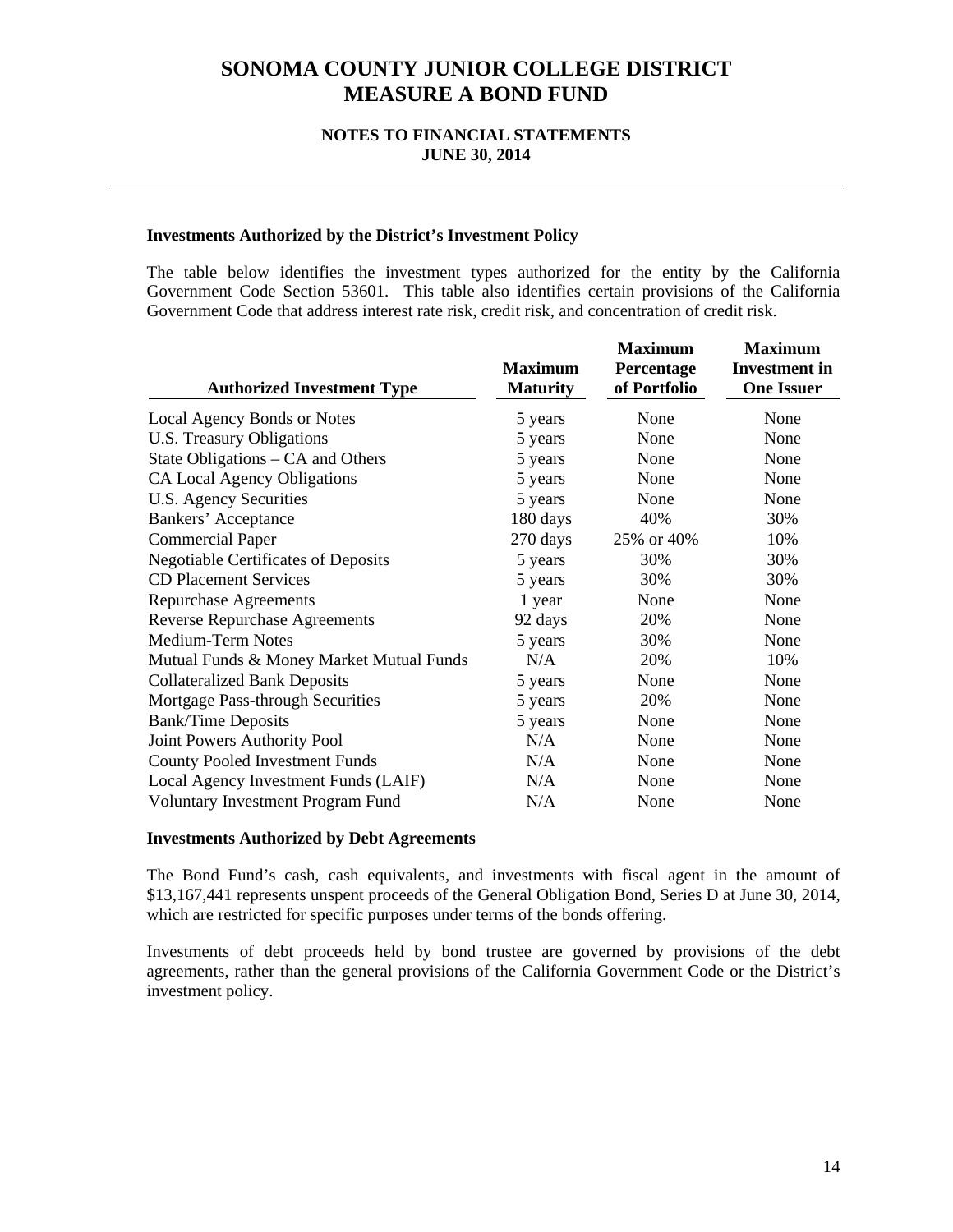### **NOTES TO FINANCIAL STATEMENTS JUNE 30, 2014**

#### **Interest Rate Risk**

of the investments contained in the District's Treasury's investment pool is approximately 791 days. Interest rate risk is the risk that changes in market interest rates will adversely affect the fair value of an investment. Generally, the longer the maturity of an investment, the greater the sensitivity of its fair values to changes in market interest rates. As of June 30, 2014, the weighted average maturity As of June 30, 2014, the Bond Fund had the following investments held by trustees:

|                           |                                        |                                                                   | <b>Remaining Maturity (in Years)</b> |                         |  |
|---------------------------|----------------------------------------|-------------------------------------------------------------------|--------------------------------------|-------------------------|--|
| <b>Investment Type</b>    | <b>Total</b><br><b>Market</b><br>Value | Less than<br>1 Year                                               | 1 to 5<br>Years                      | 5 to 10<br><b>Years</b> |  |
| U.S. Municipal Securities |                                        | $$13,042,439 \text{ } $11,588,090 \text{ } $1,454,349 \text{ } $$ |                                      |                         |  |

#### **Credit Risk**

Generally, credit risk is the risk that an issuer of an investment will not fulfill its obligation to the holder of the investment. This is measured by the assignment of a rating by a nationally recognized statistical rating organization. The County Treasury investment pool does not have a rating provided by a nationally recognized statistical rating organization.

| <b>Investment Type</b><br>U.S. Municipal<br><b>Securities</b><br><b>Money Market</b> |                              |                      |                                            |        |          |               |       | <b>Rating as of Year End</b><br>(Standard and Poor's) |    |         |
|--------------------------------------------------------------------------------------|------------------------------|----------------------|--------------------------------------------|--------|----------|---------------|-------|-------------------------------------------------------|----|---------|
|                                                                                      | <b>Total Market</b><br>Value |                      | <b>Exempt</b><br>From<br><b>Disclosure</b> |        | AAA      |               | $AA+$ |                                                       | AA |         |
|                                                                                      |                              | 13,042,439<br>10,465 | S                                          | 10,465 | <b>S</b> | 11,324,817 \$ |       | 805,150 \$                                            |    | 912,472 |
|                                                                                      |                              | 13,052,904           | S                                          | 10,465 |          | 11,324,817    |       | 805,150                                               |    | 912,472 |

#### **Concentration of Credit Risk**

The investment policy contains no limitations on the amount that can be invested in any one issuer. The following investments represent 5% or more of the total investments balance as of June 30, 2014:

| Investment                                                                   |     | <b>Total Market</b><br>Value |
|------------------------------------------------------------------------------|-----|------------------------------|
| Municipal variable rate demand obligations:                                  |     |                              |
| California Health Facilities Financing Authority VRDO, 0.030% due 10/1/31    | \$. | 3,800,000                    |
| Metropolitan Water District of Southern California VRDO, 0.020% due 7/1/35   |     | 3,700,000                    |
| Department of Transportation of the State of Kansas VRDO, 0.070%, due 9/1/19 |     | 3,065,000                    |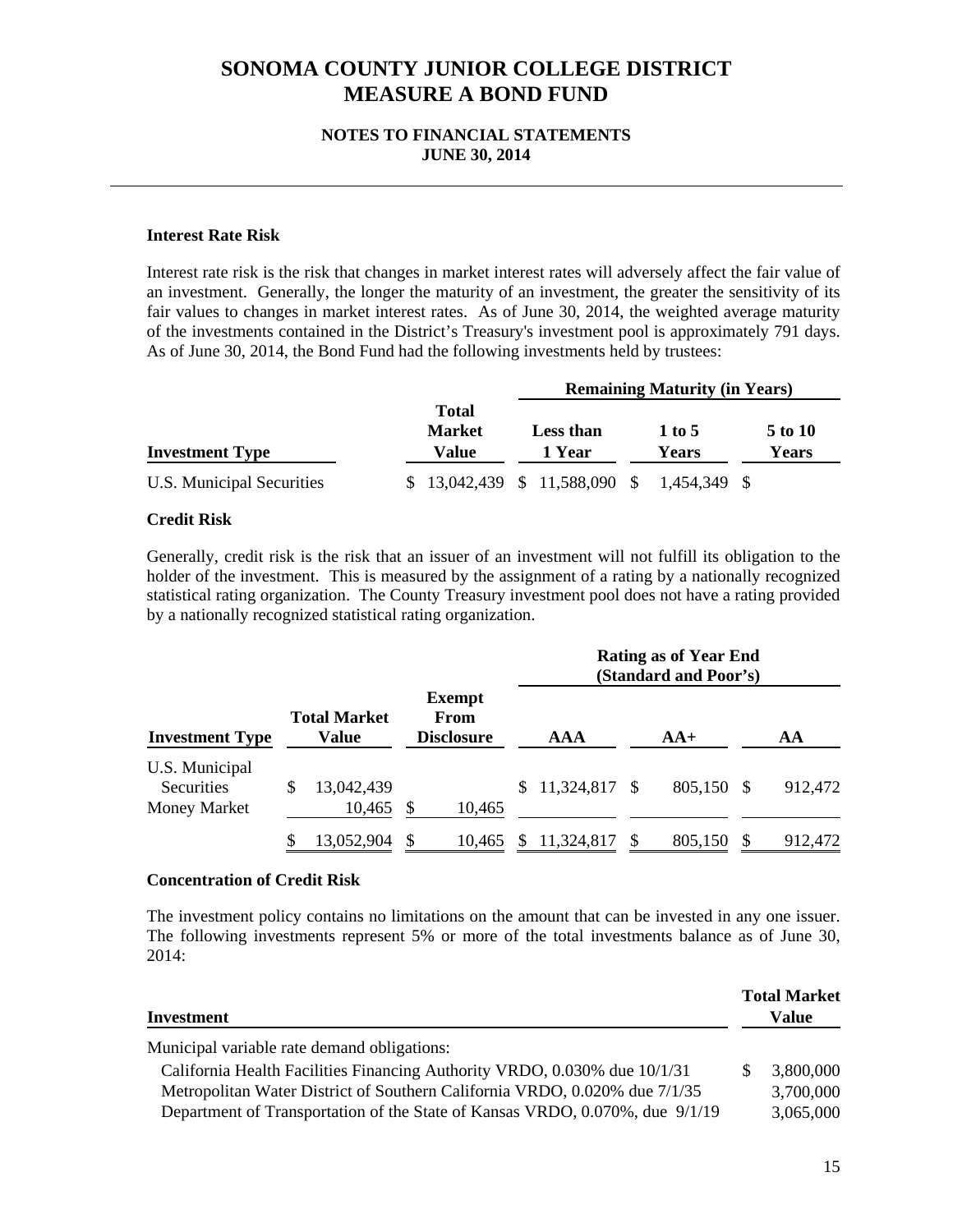### **NOTES TO FINANCIAL STATEMENTS JUNE 30, 2014**

## **4. CAPITAL ASSETS**

Capital asset activity for the year ended June 30, 2014 is as follows:

|                                              | <b>Balance</b>      |                          |                  | <b>Balance</b>  |  |
|----------------------------------------------|---------------------|--------------------------|------------------|-----------------|--|
|                                              | <b>July 1, 2013</b> | <b>Additions</b>         | <b>Transfers</b> | June 30, 2014   |  |
| Capital Assets, Not Depreciated:             |                     |                          |                  |                 |  |
| Land                                         | \$<br>7,739,286     | <sup>\$</sup><br>302,627 |                  | \$<br>8,041,913 |  |
| <b>Construction in Progress</b>              |                     |                          |                  |                 |  |
| <b>Total Capital Assets, Not Depreciated</b> | 7,739,286           | 302,627                  |                  | 8,041,913       |  |
| Capital Assets, Depreciated:                 |                     |                          |                  |                 |  |
| <b>Buildings</b>                             | 253,745,352         | 53,243                   |                  | 253,798,595     |  |
| <b>Improvement of Sites</b>                  | 2,354,423           |                          |                  | 2,354,423       |  |
| Machinery and Equipment                      | 4,297,565           | 51,936                   |                  | 4,349,501       |  |
| <b>Total Capital Assets, Depreciated</b>     | 260,397,340         | 105,179                  |                  | 260,502,519     |  |
| Less Accumulated Depreciation for:           |                     |                          |                  |                 |  |
| <b>Buildings</b>                             | (24, 443, 124)      | (5,847,581)              |                  | (30, 290, 705)  |  |
| <b>Improvement of Sites</b>                  | (447, 489)          | (141, 341)               |                  | (588, 830)      |  |
| Machinery and Equipment                      | (2,404,386)         | (301, 185)               |                  | (2,705,571)     |  |
| <b>Total Accumulated Depreciation</b>        | (27,294,999)        | (6,290,107)              |                  | (33, 585, 106)  |  |
| Total Capital Assets, Depreciated, Net       | 233, 102, 341       | (6, 184, 928)            |                  | 226,917,413     |  |
| Capital Assets, Net                          | \$240,841,627       | (5,882,301)<br>S.        | -S               | \$234,959,326   |  |

## **5. LONG-TERM DEBT**

#### General Obligation Refunding Bonds

In May 2013, the District issued General Obligation Refunding Bonds, in the amount of \$133,215,000, with interest rates ranging from 2.00% - 5.00%. The debt was issued to provide resources to purchase U.S. Government State and Local Government securities that were placed in an irrevocable trust for the purpose of generating resources for future debt service payments of \$137,302,500 of General Obligation Bonds, Series B, and \$93,758,875 of General Obligation Bonds, Series C. As a result, the refunded bonds are considered to be partially defeased as a legal defeasance and a prorated portion of the liability has been removed from the balance sheet. The reacquisition price exceeded the net carrying amount of the old debt resulting in a deferred charge on refunding. The deferred charge on refunding at June 30, 2014 of \$16,235,577 is being amortized over the remaining life of the new debt.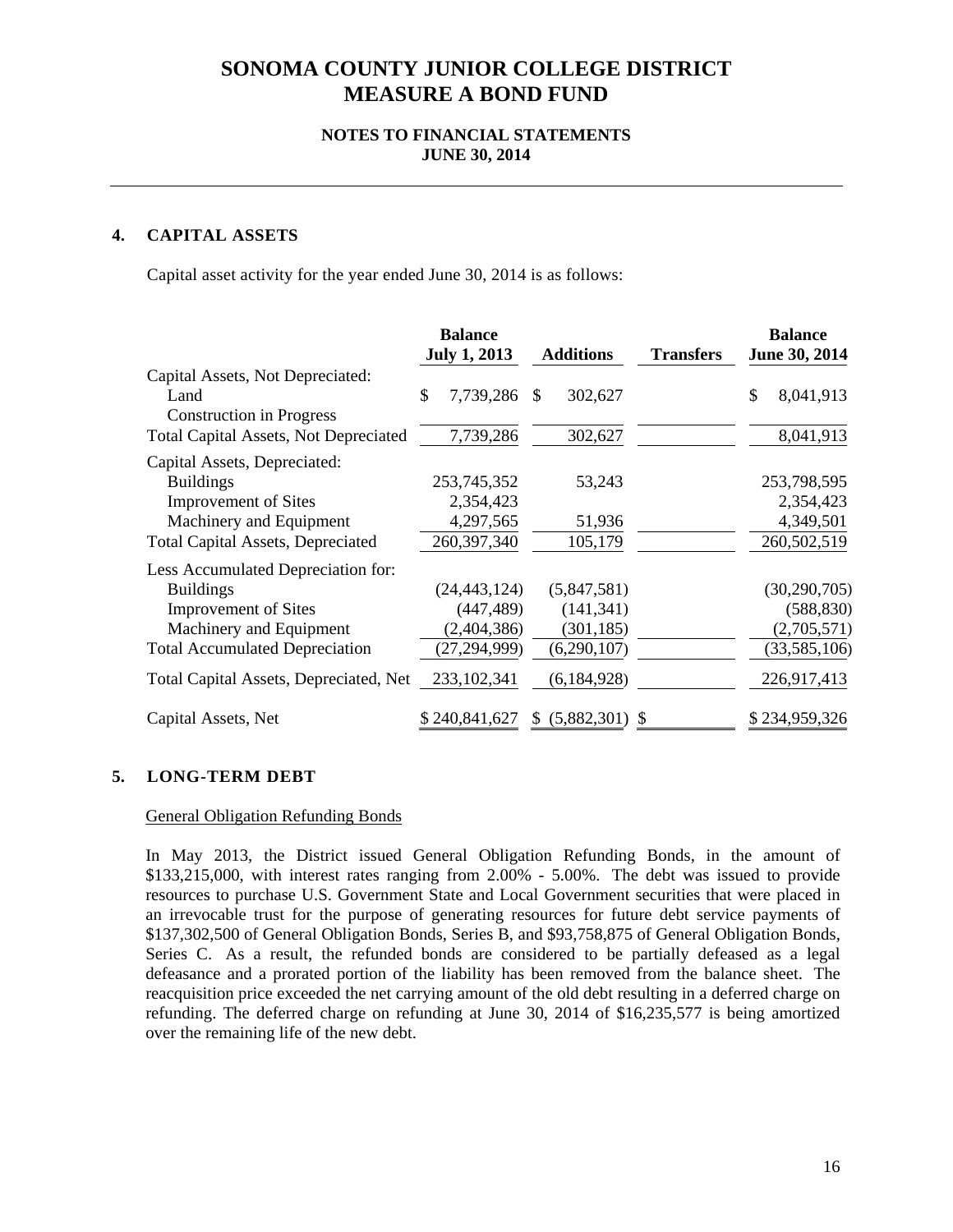#### **NOTES TO FINANCIAL STATEMENTS JUNE 30, 2014**

The 2013 General Obligation Refunding Bonds mature as follows:

| <b>Year Ending</b><br><b>June 30,</b> | <b>Principal</b> | <b>Interest</b>  |     | <b>Total</b>  |
|---------------------------------------|------------------|------------------|-----|---------------|
| 2015                                  | \$<br>1,170,000  | \$<br>6,131,000  | \$. | 7,301,000     |
| 2016                                  | 1,170,000        | 6,107,600        |     | 7,277,600     |
| 2017                                  | 695,000          | 6,085,475        |     | 6,780,475     |
| 2018                                  | 280,000          | 6,070,850        |     | 6,350,850     |
| 2019                                  | 7,455,000        | 5,929,600        |     | 13,384,600    |
| 2020-2024                             | 48,650,000       | 23,950,200       |     | 72,600,200    |
| 2025-2029                             | 56,415,000       | 11,285,125       |     | 67,700,125    |
| 2030                                  | 14,770,000       | 369,250          |     | 15,139,250    |
| Subtotal                              | 130,605,000      | 65,929,100       |     | 196,534,100   |
| Plus: Unamortized Premium             | 25,903,610       |                  |     | 25,903,610    |
| <b>Totals</b>                         | 156,508,610      | \$<br>65,929,100 |     | \$222,437,710 |

#### General Obligation Bonds

In September 2005, the District issued General Obligation Bonds, Series B, in the amount of \$105,000,000, with an interest rate of 5.00%. As described above, these bonds were partially refunded in May 2013, and the refunded portion of the liability has been removed from the balance sheet.

The remaining General Obligation Bonds, Series B mature as follows:

| <b>Year Ending</b><br><b>June 30,</b> | <b>Principal</b> | <b>Interest</b> |    | <b>Total</b> |
|---------------------------------------|------------------|-----------------|----|--------------|
| 2015                                  |                  | \$<br>1,175,500 | -S | 1,175,500    |
| 2016                                  |                  | 1,175,500       |    | 1,175,500    |
| 2017                                  |                  | 1,175,500       |    | 1,175,500    |
| 2018                                  |                  | 1,175,500       |    | 1,175,500    |
| 2019                                  |                  | 1,175,500       |    | 1,175,500    |
| 2020-2024                             |                  | 5,877,500       |    | 5,877,500    |
| 2025-2029                             | \$<br>19,095,000 | 3,583,625       |    | 22,678,625   |
| 2030                                  | 4,415,000        | 110,375         |    | 4,525,375    |
| Subtotal                              | 23,510,000       | 15,449,000      |    | 38,959,000   |
| Plus: Unamortized Premium             | 1,097,222        |                 |    | 1,097,222    |
| Totals                                | 24,607,222       | 15,449,000      |    | 40,056,222   |

In September 2007, the District issued General Obligation Bonds, Series C, in the amount of \$69,710,000, with interest rates of 4.00% and 5.00%. As described above, these bonds were partially refunded in May 2013, and the refunded portion of the liability has been removed from the balance sheet.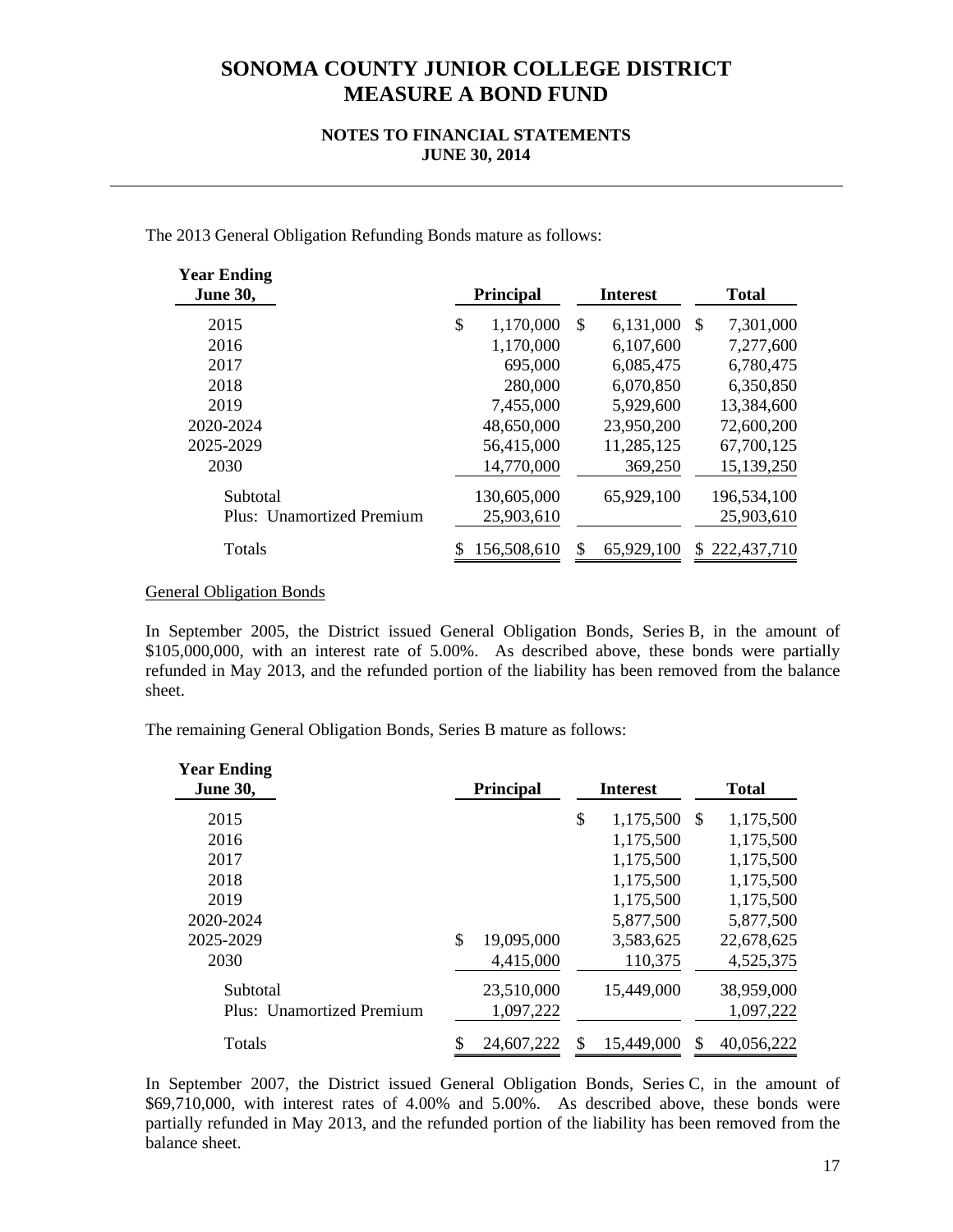## **NOTES TO FINANCIAL STATEMENTS JUNE 30, 2014**

The remaining General Obligation Bonds, Series C mature as follows:

| <b>Year Ending</b><br><b>June 30,</b> |                            |   | <b>Principal</b> | <b>Interest</b> |               | Total     |
|---------------------------------------|----------------------------|---|------------------|-----------------|---------------|-----------|
| 2015                                  |                            |   |                  | \$<br>144,600   | <sup>\$</sup> | 144,600   |
| 2016                                  |                            |   |                  | 144,600         |               | 144,600   |
| 2017                                  |                            |   |                  | 144,600         |               | 144,600   |
| 2018                                  |                            |   | 3,615,000        | 72,300          |               | 3,687,300 |
| Subtotal                              |                            |   | 3,615,000        | 506,100         |               | 4,121,100 |
| Plus:                                 | <b>Unamortized Premium</b> |   | 123,190          |                 |               | 123,190   |
| Totals                                |                            | S | 3,738,190        | \$<br>506,100   | S             | 4,244,290 |

with interest rates of 4.00% and 5.00%. In April 2008, the District issued General Obligation Bonds, Series D, in the amount of \$16,990,000,

The General Obligation Bonds, Series D mature as follows:

| <b>Year Ending</b><br><b>June 30,</b> | <b>Principal</b> |               | <b>Interest</b> |              | <b>Total</b> |
|---------------------------------------|------------------|---------------|-----------------|--------------|--------------|
| 2015                                  | \$<br>3,780,000  | \$            | 736,100         | <sup>S</sup> | 4,516,100    |
| 2016                                  | 4,655,000        |               | 544,125         |              | 5,199,125    |
| 2017                                  | 5,585,000        |               | 288,125         |              | 5,873,125    |
| 2018                                  | 2,970,000        |               | 74,250          |              | 3,044,250    |
| Subtotal                              | 16,990,000       |               | 1,642,600       |              | 18,632,600   |
| <b>Unamortized Premium</b><br>Plus:   | 617,954          |               |                 |              | 617,954      |
| <b>Totals</b>                         | \$<br>17,607,954 | <sup>\$</sup> | 1,642,600       | \$.          | 19,250,554   |

## Changes In Long-Term Liabilities

Long-term liability activity for the year ended June 30, 2014, was as follows:

|                                                                  | <b>Beginning</b><br><b>Balance</b> | <b>Additions</b> | <b>Deductions</b> | Ending<br><b>Balance</b>                          | Due Within<br><b>One Year</b> |
|------------------------------------------------------------------|------------------------------------|------------------|-------------------|---------------------------------------------------|-------------------------------|
| General Obligation Bonds \$180,680,280<br>Bond issuance premiums | 30,028,609                         |                  | 2,286,634         | 5,960,280 \$174,720,000 \$4,950,000<br>27,741,975 |                               |
| Total                                                            | \$210,708,889                      |                  |                   | 8,246,914 \$202,461,975                           | \$ 4,950,000                  |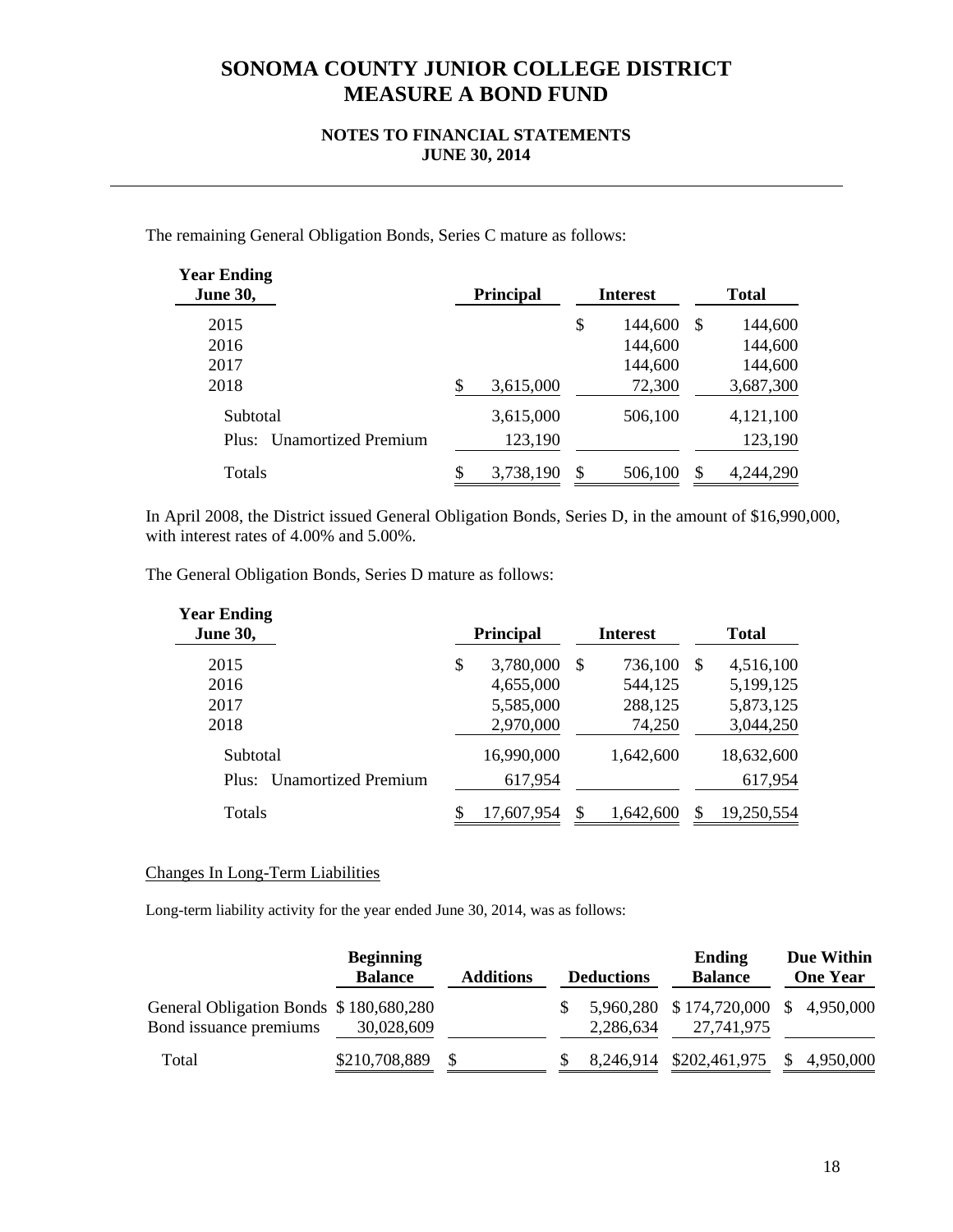### **NOTES TO FINANCIAL STATEMENTS JUNE 30, 2014**

## **6. SELF INSURANCE AND JOINT VENTURES (Joint Powers Agreements)**

The District is exposed to various risks of loss related to torts; theft of, damage to, and destruction of assets; errors and omissions; injuries to employees and students; natural disasters; and providing dental benefits to employees. The District is partially self-insured for its general liability and property coverage, and is 100% self-insured for dental benefit coverage. The District has chosen to establish a risk financing internal service fund where assets are set aside for claim settlements associated with the above risks of loss up to certain limits.

The District participates in three joint ventures under joint powers agreements (JPAs), the Statewide Association of Community Colleges (SWACC), Schools Association for Excess Risk (SAFER), and the Protected Insurance Program for Schools (PIPS). The relationship between the District and each JPA is such that no JPA is a component unit of the District for financial reporting purposes.

Each JPA is governed by a board consisting of a representative from each member organization. The boards control the operations of the JPAs, including selection of management and approval of operating budgets independent of any influence by the members beyond their representation on the governing boards. SWACC provides property and liability insurance for its members. PIPS arranges for and provides workers' compensation insurance for its members. SAFER provides services for the establishment, operation, and maintenance of a self-funded excess property and liability fund for California schools and community college districts. The members of each JPA pay premiums commensurate with the level of coverage requested, and they share surpluses and deficits proportionate to their participation in the JPAs.

The JPAs are independently accountable for their fiscal matters. The insurance groups maintain their own accounting records. Budgets are not subject to any approval other than that of the JPAs' governing boards. Complete separate financial statements for the JPA may be obtained from:

| <b>JPA</b> | <b>Address</b>                                     |
|------------|----------------------------------------------------|
| SWACC-     | 180 Grand Avenue, Suite 1380, Oakland, CA 94612    |
| PIPS.      | 2355 Crenshaw Blvd., Suite 200, Torrance, CA 90501 |
| SAFER      | 2355 Crenshaw Blvd., Suite 200, Torrance, CA 90501 |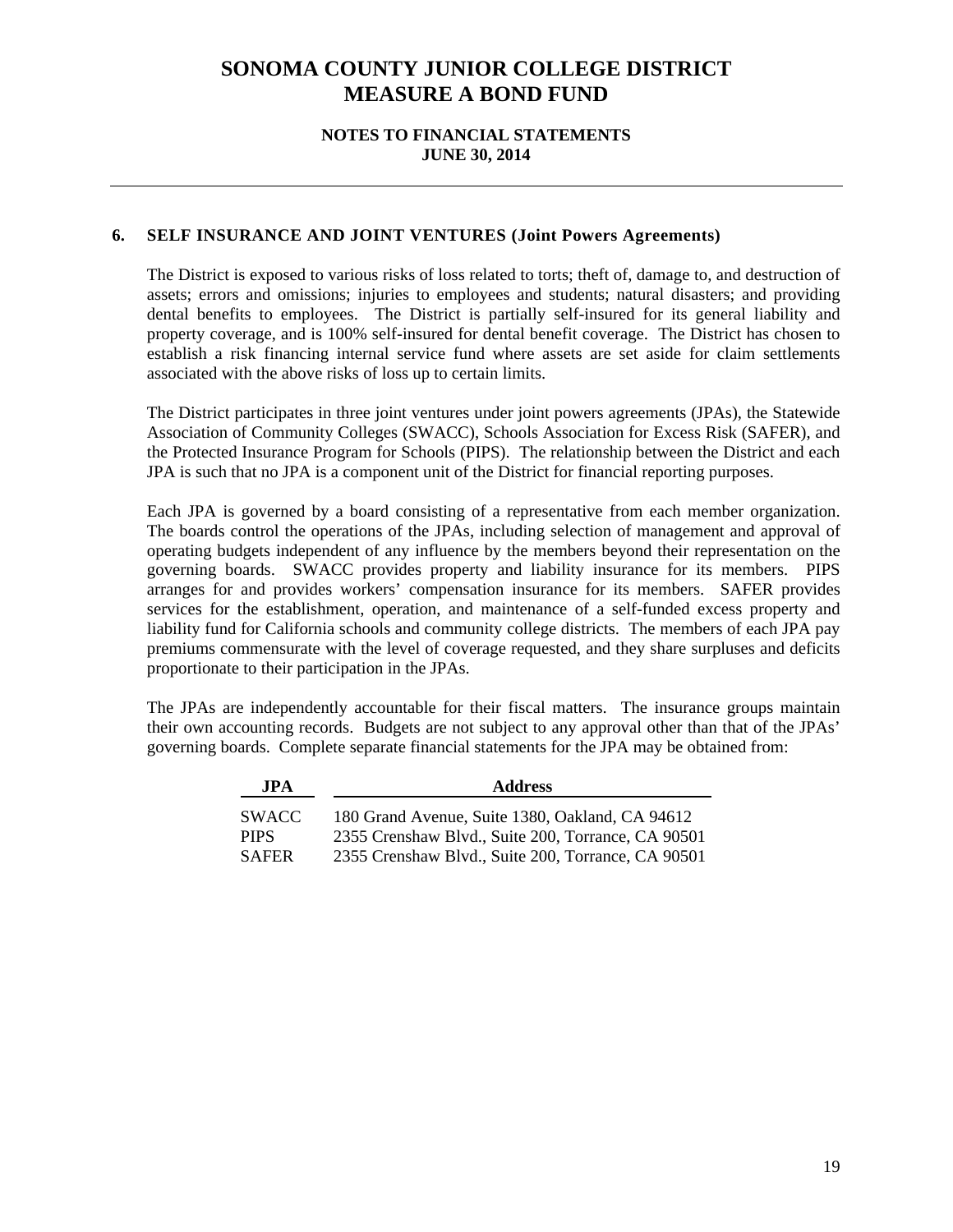## **NOTES TO FINANCIAL STATEMENTS JUNE 30, 2014**

Self-insurance and other limits are as follows:

| <b>Type of</b><br>Coverage | Self-<br><b>Insurance</b> | <b>SWACC</b>               | <b>SAFER</b>                   | <b>PIPS</b>               |  |
|----------------------------|---------------------------|----------------------------|--------------------------------|---------------------------|--|
| General Liability          | Up to \$50,000            | $$50,000 -$<br>\$1,000,000 | $$1,000,000$ -<br>\$25,000,000 | N/A                       |  |
| Property                   | Up to \$10,000            | $$10,000 -$<br>\$250,000   | $$250,000 -$<br>\$250,000,000  | N/A                       |  |
| Workers'<br>Compensation   | N/A                       | N/A                        | N/A                            | To<br>Statutory<br>Limits |  |
| <b>Dental Benefits</b>     | $100\%$ Self-<br>Insured  | N/A                        | N/A                            | N/A                       |  |

All property is insured at full replacement value. For the past three years, there have been no significant reductions in any of the District's insurance coverage types and no settlement amounts have exceeded commercial or authority insurance coverage.

Annual premiums are charged by each JPA using various allocation methods that include actual costs, trends in claims experience, and number of participants.

Condensed financial information reported by each JPA for the years indicated are as follows (not covered by independent auditor's report):

|                                                 | <b>SWACC</b><br><b>Property</b> /<br><b>Liability</b><br>June 30, 2013 | <b>SAFER</b><br><b>Property</b> /<br><b>Liability</b><br>June 30, 2013 | <b>PIPS</b><br>Workers'<br>Compensation<br>June 30, 2013 |  |  |
|-------------------------------------------------|------------------------------------------------------------------------|------------------------------------------------------------------------|----------------------------------------------------------|--|--|
| <b>Total Assets</b>                             | 52,337,870<br>\$                                                       | 11,250,266<br>\$                                                       | 93,631,244<br>\$                                         |  |  |
| <b>Total Liabilities</b><br><b>Net Position</b> | \$<br>21,094,905<br>31,242,965                                         | \$<br>8,977,165<br>2,273,101                                           | 77,229,529<br>\$<br>16,401,715                           |  |  |
| <b>Total Liabilities and Net Position</b>       | 52,337,870                                                             | 11,250,266<br>S                                                        | 93,631,244                                               |  |  |
| <b>Total Revenues</b><br><b>Total Expenses</b>  | \$<br>10,051,708<br>6,417,336                                          | \$<br>1,255,177<br>(204, 475)                                          | (19,392,414)<br>S.<br>(12,800,520)                       |  |  |
| Net Increase (Decrease) in Net Position         | \$<br>3,634,372                                                        | 1,459,652                                                              | (6,591,894)                                              |  |  |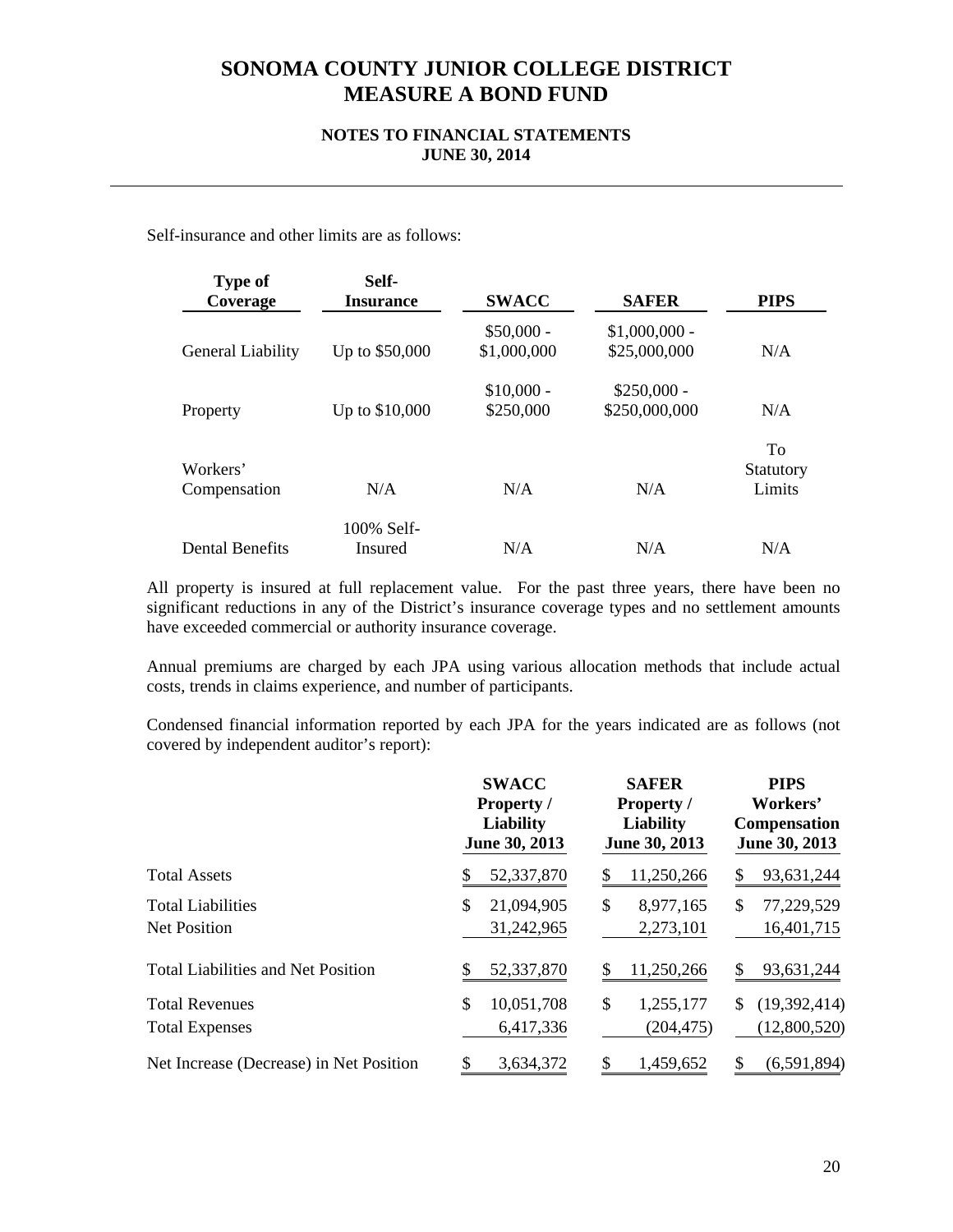

# **REPORT ON INTERNAL CONTROL OVER FINANCIAL REPORTING AND ON COMPLIANCE AND OTHER MATTERS BASED ON AN AUDIT OF FINANCIAL STATEMENTS PERFORMED IN ACCORDANCE WITH** *GOVERNMENT AUDITING STANDARDS*

# **Independent Auditor's Report**

**Members of the Board of Trustees Sonoma County Junior College District Santa Rosa, California** 

We have audited, in accordance with the auditing standards generally accepted in the United States of America and the standards applicable to financial audits contained in *Government Auditing Standards*  issued by the Comptroller General of the United States, the financial statements of the Measure A Bond Fund (the Bond Fund) of the Sonoma County Junior College District (the District), as of and for the year ended June 30, 2014, and the related notes to the financial statements, and have issued our report thereon dated November 4, 2014.

## **Internal Control Over Financial Reporting**

In planning and performing our audit of the financial statements, we considered the Bond Fund's internal control over financial reporting (internal control) to determine the audit procedures that are appropriate in the circumstances for the purpose of expressing our opinion on the financial statements, but not for the purpose of expressing an opinion on the effectiveness of the Bond Fund's internal control. Accordingly, we do not express an opinion on the effectiveness of the Bond Fund's internal control.

A *deficiency in internal control* exists when the design or operation of a control does not allow management or employees, in the normal course of performing their assigned functions, to prevent, or detect and correct, misstatements on a timely basis. A *material weakness* is a deficiency, or a combination of deficiencies, in internal control, such that there is a reasonable possibility that a material misstatement of the entity's financial statements will not be prevented, or detected and corrected on a timely basis. A *significant deficiency* is a deficiency, or a combination of deficiencies, in internal control that is less severe than a material weakness, yet important enough to merit attention by those charged with governance.

Our consideration of internal control was for the limited purpose described in the first paragraph of this section and was not designed to identify all deficiencies in internal control that might be material weaknesses or significant deficiencies. Given these limitations, during our audit we did not identify any deficiencies in internal control that we consider to be material weaknesses. However, material weaknesses may exist that have not been identified.